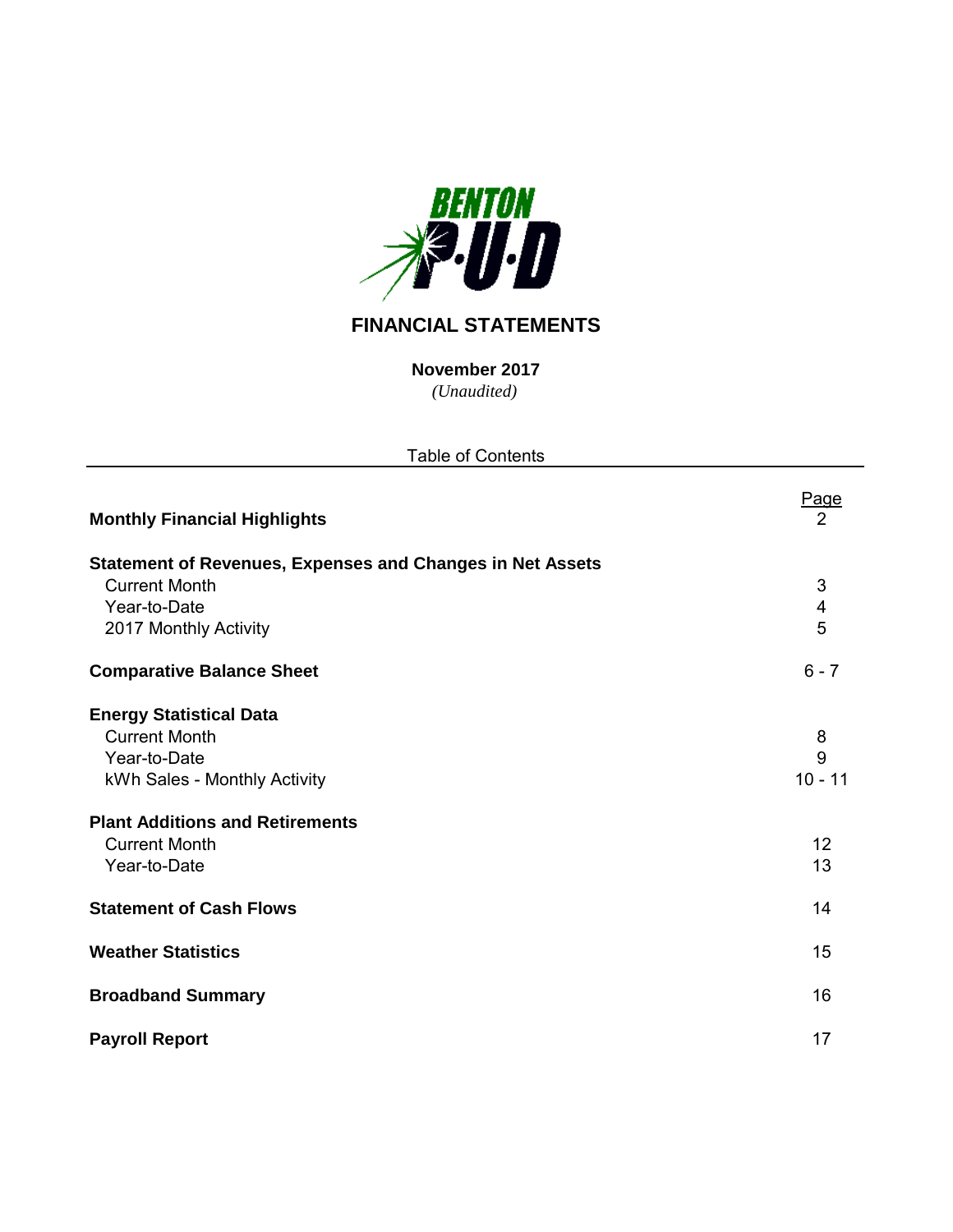

# *Financial Highlights November 2017*



 *Issue date: 1/8/18*

Financial highlights for the month of November:

 $\triangleright$  District operations resulted in a decrease in net assets of \$109,000 for the month.

- The average temperature of 41.2° was 0.7° above normal. Heating degree days were 5% below the 14 year average.
- $\geq$  Total retail kWh billed during November was 10% above last year.<br> $\geq$  Net nower supply costs were \$6.2M for the month with energy sale
- $\triangleright$  Net power supply costs were \$6.2M for the month with energy sales for resale of \$1.5M and an average price of \$27 per MWh.
- $\triangleright$  November's non-power operating costs of \$2.0 million before taxes and depreciation were 1% above last year.
- $\triangleright$  Net capital expenditures were \$850,000 for the month.

|                                                                                                                                           |          | (in thousands of dollars) |            |                       |         |          |          |          |                     |           |            |            |                  |                                 |                         |
|-------------------------------------------------------------------------------------------------------------------------------------------|----------|---------------------------|------------|-----------------------|---------|----------|----------|----------|---------------------|-----------|------------|------------|------------------|---------------------------------|-------------------------|
| <b>Change in Net Position</b>                                                                                                             | Jan      | Feb                       | <b>Mar</b> | Apr                   | May     | Jun      | Jul      | Aug      | Sept <sup>(1)</sup> | Oct       | <b>Nov</b> | <b>Dec</b> | <b>Total YTD</b> | <b>Amended</b><br><b>Budget</b> | 2017<br><b>Forecast</b> |
| Actual                                                                                                                                    | \$2,016  | \$709                     |            | $(S156)$ $(S1,268)$   | \$413   | \$2,074  | \$3,436  | \$965    | (S992)              | (S1, 100) | (\$109)    |            | \$5.988          |                                 | \$6,300                 |
| <b>Budget</b>                                                                                                                             | \$729    | (S792)                    |            | $(S1,977)$ $(S1,565)$ | \$636   | \$442    | \$2.098  | \$1,518  | \$6,358             | (\$927)   | ( \$839)   |            | \$5,680          | \$8,280                         |                         |
| (1) The cumulative YTD impact of budget amendments approved at the September 26 Commission meeting are reflected in the September report. |          |                           |            |                       |         |          |          |          |                     |           |            |            |                  |                                 |                         |
| <b>Net Margin</b>                                                                                                                         | Jan      | Feb                       | Mar        | Apr                   | May     | Jun      | Jul      | Aug      | Sept                | Oct       | <b>Nov</b> | <b>Dec</b> | Total            | Amended<br><b>Budget</b>        | <b>Forecast</b>         |
| <b>Retail Revenues</b>                                                                                                                    | \$12,877 | \$10.163                  | \$7,899    | \$8.297               | \$9.644 | \$11,863 | \$13,874 | \$12,429 | \$8,990             | \$8,892   | \$9,200    |            | \$114.127        | \$125,303                       | \$125,186               |
| Less: Net Power Costs                                                                                                                     | (7, 775) | (6, 571)                  | (5, 172)   | (6,634)               | (5,874) | (6, 824) | (7,659)  | (8, 443) | (6, 853)            | (6, 856)  | (6, 185)   |            | (74, 847)        | (80,035)                        | (81, 183)               |
| Net Margin                                                                                                                                | \$5,102  | \$3,592                   | \$2,727    | \$1,663               | \$3,770 | \$5,039  | \$6,215  | \$3,985  | \$2.137             | \$2,036   | \$3,015    | \$0        | \$39,280         | \$45,268                        | \$44,003                |
|                                                                                                                                           |          |                           |            |                       |         |          |          |          |                     |           |            |            |                  |                                 |                         |

|                             |         |         |            |         |       |         |       |         |             |         |            |            |              | <b>Amended</b> |  |
|-----------------------------|---------|---------|------------|---------|-------|---------|-------|---------|-------------|---------|------------|------------|--------------|----------------|--|
| <b>Net Capital Costs</b>    | Jan     | Feb     | <b>Mar</b> | Apr     | May   | Jun     | Jul   | Aug     | <b>Sept</b> | Oct     | <b>Nov</b> | <b>Dec</b> | <b>Total</b> | <b>Budget</b>  |  |
| Capital Expenditures        | \$766   | \$1.001 | \$1.759    | \$1.405 | \$525 | \$817   | \$71  | \$1,306 | \$607       | \$1,431 | \$1,001    |            | \$11.334     | \$16,567       |  |
| Less: Capital Contributions | (29)    | (11)    | (36)       | (45)    | (117) | (246)   | (642) | (161)   | (226)       | (67)    | (147)      |            | 1,725)       | (1,256)        |  |
| Net Capital Costs           | \$737   | \$990   | \$1,722    | \$1,360 | \$408 | \$571   | \$74  | \$1,146 | \$381       | \$1,364 | \$854      | \$0        | \$9,609      | \$15,311       |  |
| Net Capital Budget          | \$1,065 | \$944   | \$1,486    | \$942   | .139  | \$1,100 | \$959 | \$1,236 | \$1.209     | \$1.034 | \$1.442    | \$1,427    | \$13,984     |                |  |
|                             |         |         |            |         |       |         |       |         |             |         |            |            |              |                |  |

| <b>Load Statistics</b>         | Jan | Feb    | <b>Mar</b> | Apr | May | Jun | Jul | Aug      | Sept | Oct | <b>Nov</b> | Dec | <b>YTD Average</b> | Amended<br><b>Budget</b> |
|--------------------------------|-----|--------|------------|-----|-----|-----|-----|----------|------|-----|------------|-----|--------------------|--------------------------|
| - Retail Sales (Billed)<br>aMW | 228 | 221    | 169        | 161 | 191 | 266 | 290 | 262      | 193  | 148 | 149        |     | 207                | 204                      |
| Sales for Resale<br>aMW        | 48  | $\sim$ | 111        | 123 | 84  | 75  | 53  | 22<br>ບບ | 42   | 39  | 76         |     | 68                 | 68 II                    |



\*2017 budget included a 2.9% revenue increase, the latest forecast has a revenue increase range of 2.1% to 2.5%. +Actual retail revenues in the graph above and below include unbilled revenue to match revenues with expenses.



# **November Power Resource Stack**



| <b>Key Ratios</b>                       |        |
|-----------------------------------------|--------|
| Current Ratio                           | 3.94:1 |
| Debt Service Coverage (2014 Actual)     | 3.38   |
| Debt Service Coverage (2015 Actual)     | 2.93   |
| Debt Service Coverage (2016 Actual)     | 2.91   |
| Debt Service Coverage (2017 Projection) | 3.36   |
| (includes capital contributions)        |        |
|                                         |        |

| <b>Other Statistics</b>                    |             |         |  |
|--------------------------------------------|-------------|---------|--|
| Unrestricted Undesignated Reserves         | \$<br>31.3  | million |  |
| Bond Insurance Replacement (designated) \$ | 3.0         | million |  |
| Power Market Volatility (designated)       | \$<br>3.3   | million |  |
| Special Capital (designated)               | \$<br>16.9  | million |  |
| Customer Deposits (designated)             | \$<br>1.4   | million |  |
| Bond Principal & Interest (restricted)     | \$<br>۰     | million |  |
| Bond Reserve Account (restricted)          | \$<br>1.1   | million |  |
| <b>Net Utility Plant</b>                   | \$<br>125.0 | million |  |
| Long-Term Debt                             | \$<br>61.3  | million |  |
| <b>Active Service Agreements</b>           | 53.399      |         |  |
| Non-Contingent Employees                   | 147.75      |         |  |
| Contingent YTD FTE's                       | 3.57        |         |  |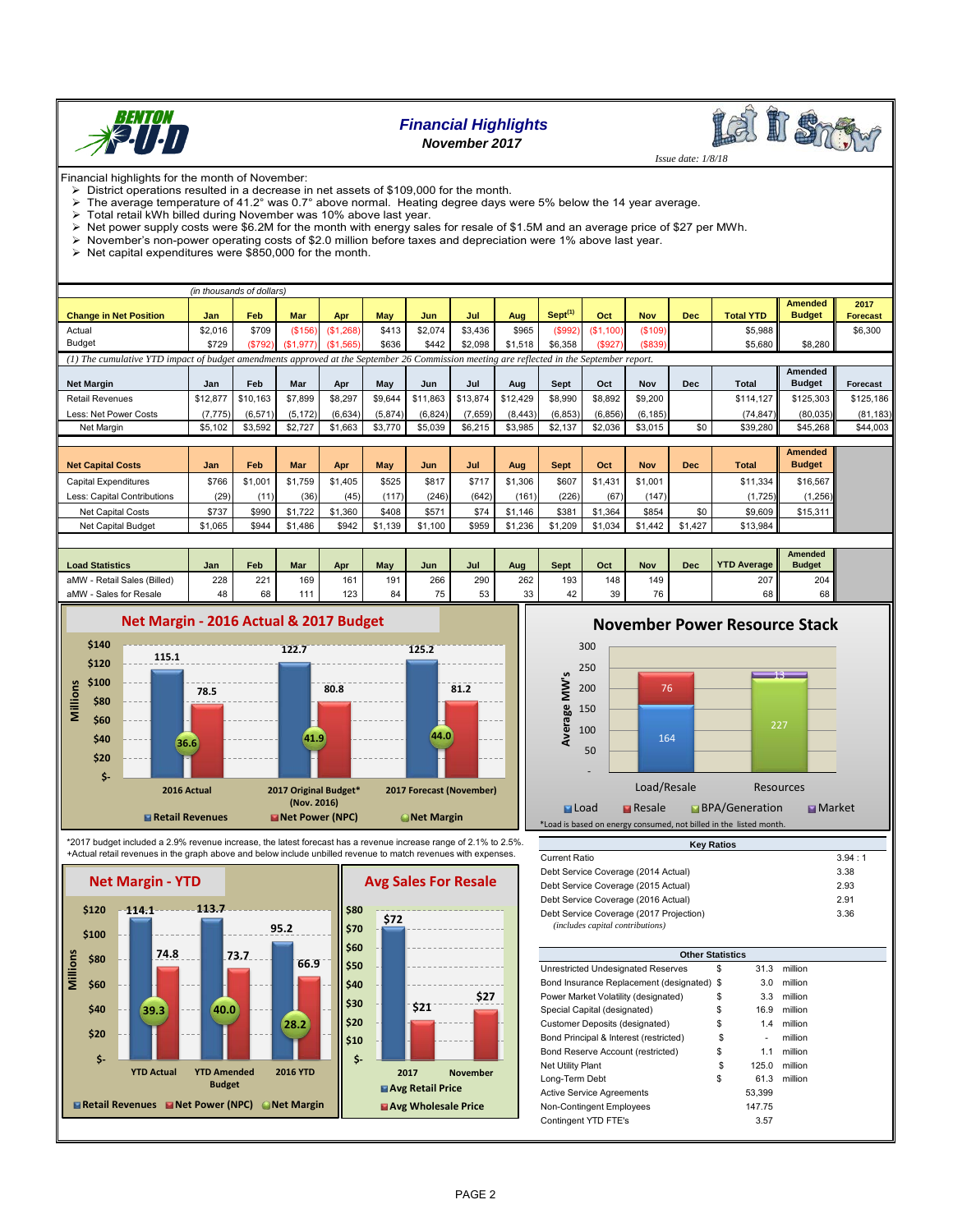#### **PUBLIC UTILITY DISTRICT NO.1 OF BENTON COUNTY STATEMENT OF REVENUES, EXPENSES, AND CHANGE IN NET POSITION NOVEMBER 2017**

|                                                            | 11/30/17      |                                 |                          | 11/30/16      |                          |
|------------------------------------------------------------|---------------|---------------------------------|--------------------------|---------------|--------------------------|
|                                                            | <b>ACTUAL</b> | <b>AMENDED</b><br><b>BUDGET</b> | <b>PCT</b><br><b>VAR</b> | <b>ACTUAL</b> | <b>PCT</b><br><b>VAR</b> |
| <b>OPERATING REVENUES</b>                                  |               |                                 |                          |               |                          |
| Energy Sales - Retail                                      | 9,199,759     | 8,535,727                       | 8%                       | 8,441,945     | 9%                       |
| <b>City Occupation Taxes</b>                               | 464,402       | 422,326                         | 10%                      | 459,529       | 1%                       |
| <b>Bad Debt Expense</b>                                    | (15,000)      | (15, 856)                       | $-5%$                    | (15,000)      | 0%                       |
| <b>Energy Sales for Resale</b>                             | 1,552,873     | 1,541,206                       | 1%                       | 1,790,359     | $-13%$                   |
| Transmission of Power for Others                           | 144,468       | 57,202                          | 153%                     | 144,473       | 0%                       |
| <b>Broadband Revenue</b>                                   | 181,718       | 180,893                         | 0%                       | 172,240       | 6%                       |
| <b>Other Revenue</b>                                       | 81,679        | 93,371                          | $-13%$                   | 92,662        | $-12%$                   |
| <b>TOTAL OPERATING REVENUES</b>                            | 11,609,898    | 10,814,869                      | 7%                       | 11,086,208    | 5%                       |
| <b>OPERATING EXPENSES</b>                                  |               |                                 |                          |               |                          |
| <b>Purchased Power</b>                                     | 6,617,680     | 6,760,491                       | $-2%$                    | 5,944,929     | 11%                      |
| <b>Purchased Transmission &amp; Ancillary Services</b>     | 1,073,362     | 1,076,582                       | 0%                       | 1,067,087     | 1%                       |
| <b>Conservation Program</b>                                | 190,400       | 72,774                          | 162%                     | 114,610       | 66%                      |
| <b>Total Power Supply</b>                                  | 7,881,441     | 7,909,846                       | 0%                       | 7,126,626     | 11%                      |
| <b>Transmission Operation &amp; Maintenance</b>            | 7,158         | 9,580                           | $-25%$                   | 26,028        | $-72%$                   |
| Distribution Operation & Maintenance                       | 904,901       | 773,370                         | 17%                      | 835,517       | 8%                       |
| <b>Broadband Expense</b>                                   | 41.754        | 88.357                          | $-53%$                   | 125.602       | $-67%$                   |
| Customer Accounting, Collection & Information              | 393,737       | 372,606                         | 6%                       | 327,598       | 20%                      |
| Administrative & General                                   | 633,754       | 540,721                         | 17%                      | 651,714       | $-3%$                    |
| Subtotal before Taxes & Depreciation                       | 1,981,304     | 1,784,634                       | 11%                      | 1,966,459     | 1%                       |
| Taxes                                                      | 1,003,974     | 1,041,986                       | -4%                      | 934,872       | 7%                       |
| Depreciation & Amortization                                | 861,943       | 909,669                         | $-5%$                    | 844,080       | 2%                       |
| <b>Total Other Operating Expenses</b>                      | 3,847,222     | 3,736,289                       | 3%                       | 3,745,411     | 3%                       |
| <b>TOTAL OPERATING EXPENSES</b>                            | 11,728,662    | 11,646,135                      | 1%                       | 10,872,037    | 8%                       |
| <b>OPERATING INCOME (LOSS)</b>                             | (118, 764)    | (831, 265)                      | -86%                     | 214,171       | $-155%$                  |
| <b>NONOPERATING REVENUES &amp; EXPENSES</b>                |               |                                 |                          |               |                          |
| Interest Income                                            | 57,017        | 33,333                          | 71%                      | 32,866        | 73%                      |
| Other Income                                               | 31,346        | 31,339                          | 0%                       | 75,125        | $-58%$                   |
| Other Expense                                              |               |                                 | n/a                      |               | n/a                      |
| <b>Interest Expense</b>                                    | (234, 816)    | (230, 603)                      | 2%                       | (292, 876)    | $-20%$                   |
| Debt Discount/Premium Amortization & Loss on Defeased Debt | 41,348        | 41,349                          | 0%                       | 35,022        | 18%                      |
| MtM Gain/(Loss) on Investments                             | (32,080)      |                                 | n/a                      | (39, 252)     | $-18%$                   |
| <b>TOTAL NONOPERATING REVENUES &amp; EXPENSES</b>          | (137, 185)    | (124, 582)                      | 10%                      | (189, 115)    | $-27%$                   |
| INCOME (LOSS) BEFORE CAPITAL CONTRIBUTIONS                 | (255, 949)    | (955, 847)                      | -73%                     | 25,056        | >200%                    |
| <b>CAPITAL CONTRIBUTIONS</b>                               | 146,558       | 116,427                         | 26%                      | 63,096        | 132%                     |
| <b>CHANGE IN NET POSITION</b>                              | (109, 391)    | (839, 420)                      | $-87%$                   | 88.152        | >200%                    |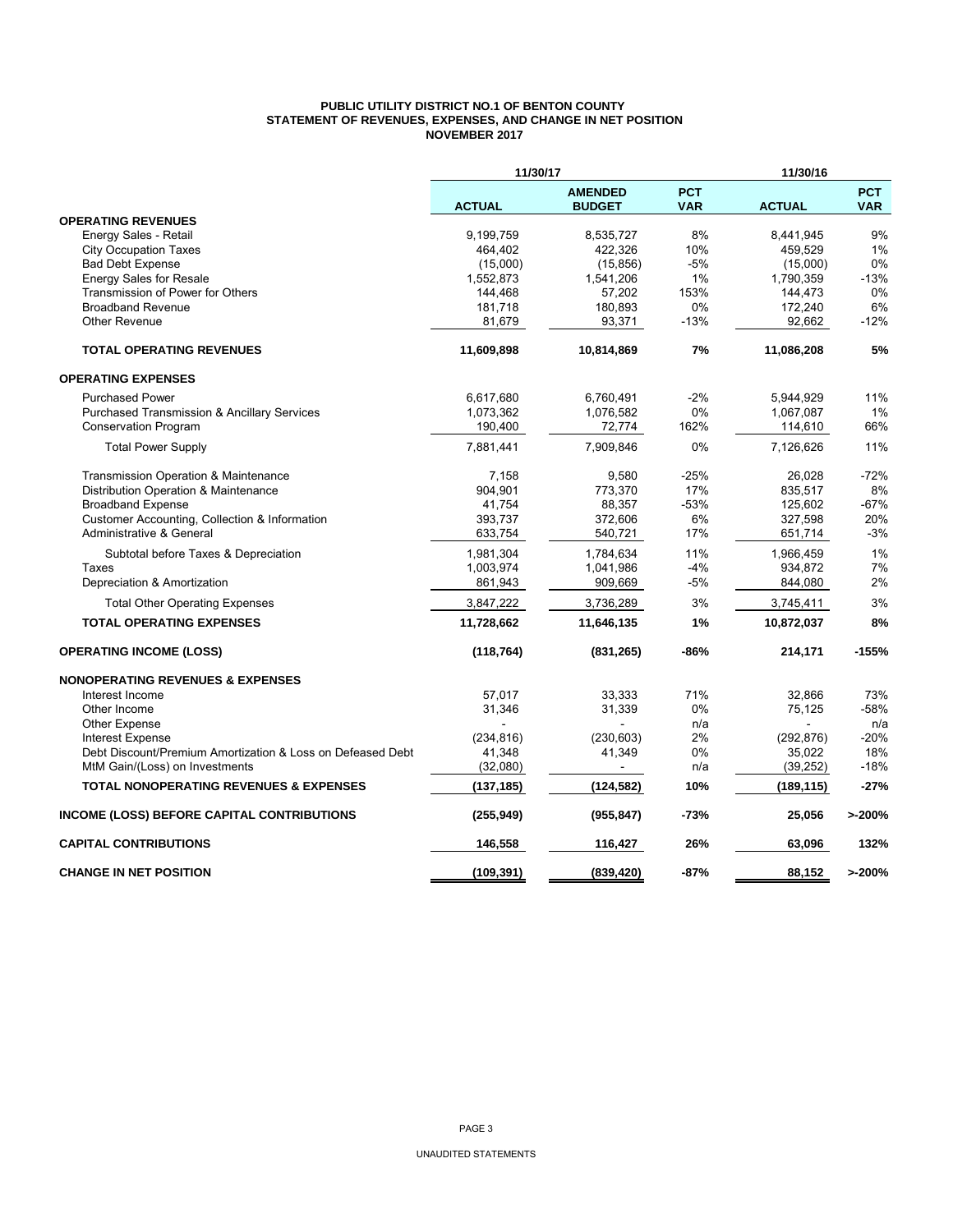#### **PUBLIC UTILITY DISTRICT NO.1 OF BENTON COUNTY STATEMENT OF REVENUES, EXPENSES, AND CHANGE IN NET POSITION YEAR TO DATE**

|                                                            | 11/30/17      |                                 |                          | 11/30/16      |                          |
|------------------------------------------------------------|---------------|---------------------------------|--------------------------|---------------|--------------------------|
|                                                            | <b>ACTUAL</b> | <b>AMENDED</b><br><b>BUDGET</b> | <b>PCT</b><br><b>VAR</b> | <b>ACTUAL</b> | <b>PCT</b><br><b>VAR</b> |
| <b>OPERATING REVENUES</b>                                  |               |                                 |                          |               |                          |
| Energy Sales - Retail                                      | 114, 127, 256 | 114,268,058                     | $0\%$                    | 103,619,218   | 10%                      |
| <b>City Occupation Taxes</b>                               | 5,595,409     | 5,621,241                       | 0%                       | 4,919,683     | 14%                      |
| <b>Bad Debt Expense</b>                                    | (202,000)     | (215, 898)                      | -6%                      | (198, 530)    | 2%                       |
| <b>Energy Sales for Resale</b>                             | 12,659,652    | 13,382,838                      | $-5%$                    | 13,537,507    | $-6%$                    |
| Transmission of Power for Others                           | 1,156,731     | 912,030                         | 27%                      | 773,031       | 50%                      |
| <b>Broadband Revenue</b>                                   | 1,982,548     | 1,972,323                       | 1%                       | 1,873,212     | 6%                       |
| Other Revenue                                              | 1,390,787     | 1,492,580                       | $-7%$                    | 1,616,846     | $-14%$                   |
| <b>TOTAL OPERATING REVENUES</b>                            | 136,710,383   | 137,433,172                     | $-1%$                    | 126,140,967   | 8%                       |
| <b>OPERATING EXPENSES</b>                                  |               |                                 |                          |               |                          |
| <b>Purchased Power</b>                                     | 75,880,902    | 75,394,615                      | 1%                       | 73,935,880    | 3%                       |
| <b>Purchased Transmission &amp; Ancillary Services</b>     | 12,131,603    | 12,016,856                      | 1%                       | 11,933,685    | 2%                       |
| <b>Conservation Program</b>                                | 650,269       | 588,882                         | 10%                      | 574,152       | 13%                      |
| <b>Total Power Supply</b>                                  | 88,662,774    | 88,000,354                      | 1%                       | 86.443.717    | 3%                       |
| Transmission Operation & Maintenance                       | 199.821       | 118,512                         | 69%                      | 239.688       | $-17%$                   |
| Distribution Operation & Maintenance                       | 9.248.647     | 8,881,848                       | 4%                       | 8.204.127     | 13%                      |
| <b>Broadband Expense</b>                                   | 786,004       | 853,836                         | $-8%$                    | 852,192       | $-8%$                    |
| Customer Accounting, Collection & Information              | 3,459,479     | 3,821,145                       | -9%                      | 3,124,725     | 11%                      |
| Administrative & General                                   | 6,749,525     | 6,290,501                       | 7%                       | 5,739,338     | 18%                      |
| Subtotal before Taxes & Depreciation                       | 20,443,476    | 19,965,842                      | 2%                       | 18,160,070    | 13%                      |
| Taxes                                                      | 12,868,856    | 12,584,537                      | 2%                       | 11,490,066    | 12%                      |
| Depreciation & Amortization                                | 9,300,377     | 10,811,186                      | $-14%$                   | 11,765,652    | $-21%$                   |
| <b>Total Other Operating Expenses</b>                      | 42,612,709    | 43,361,565                      | $-2%$                    | 41,415,788    | 3%                       |
| <b>TOTAL OPERATING EXPENSES</b>                            | 131,275,482   | 131,361,919                     | 0%                       | 127,859,505   | 3%                       |
| <b>OPERATING INCOME (LOSS)</b>                             | 5,434,901     | 6,071,253                       | $-10%$                   | (1,718,538)   | >200%                    |
| <b>NONOPERATING REVENUES &amp; EXPENSES</b>                |               |                                 |                          |               |                          |
| Interest Income                                            | 544.647       | 366,663                         | 49%                      | 292,139       | 86%                      |
| Other Income                                               | 531,447       | 344,729                         | 54%                      | 302,815       | 76%                      |
| Other Expense                                              |               |                                 | n/a                      |               | n/a                      |
| <b>Interest Expense</b>                                    | (2,667,374)   | (2,697,748)                     | $-1%$                    | (2,424,965)   | 10%                      |
| Debt Discount/Premium Amortization & Loss on Defeased Debt | 454,833       | 454,834                         | 0%                       | 91,968        | >200%                    |
| MtM Gain/(Loss) on Investments                             | (35, 452)     |                                 | n/a                      | (2,670)       | n/a                      |
| <b>TOTAL NONOPERATING REVENUES &amp; EXPENSES</b>          | (1, 171, 898) | (1,531,522)                     | -23%                     | (1,740,713)   | $-33%$                   |
| <b>INCOME (LOSS) BEFORE CAPITAL CONTRIBUTIONS</b>          | 4,263,002     | 4,539,731                       | $-6%$                    | (3,459,251)   | >200%                    |
| <b>CAPITAL CONTRIBUTIONS</b>                               | 1,725,229     | 1,140,597                       | 51%                      | 1,048,342     | 65%                      |
| <b>CHANGE IN NET POSITION</b>                              | 5,988,231     | 5,680,328                       | 5%                       | (2,410,909)   | >200%                    |
| TOTAL NET POSITION, BEGINNING OF YEAR                      | 116,035,852   | 111,617,453                     | 0%                       | 116,306,568   | $-2%$                    |
| TOTAL NET POSITION, END OF YEAR                            | 122,024,083   | 117,297,781                     | 0.1%                     | 113,895,659   | $-4%$                    |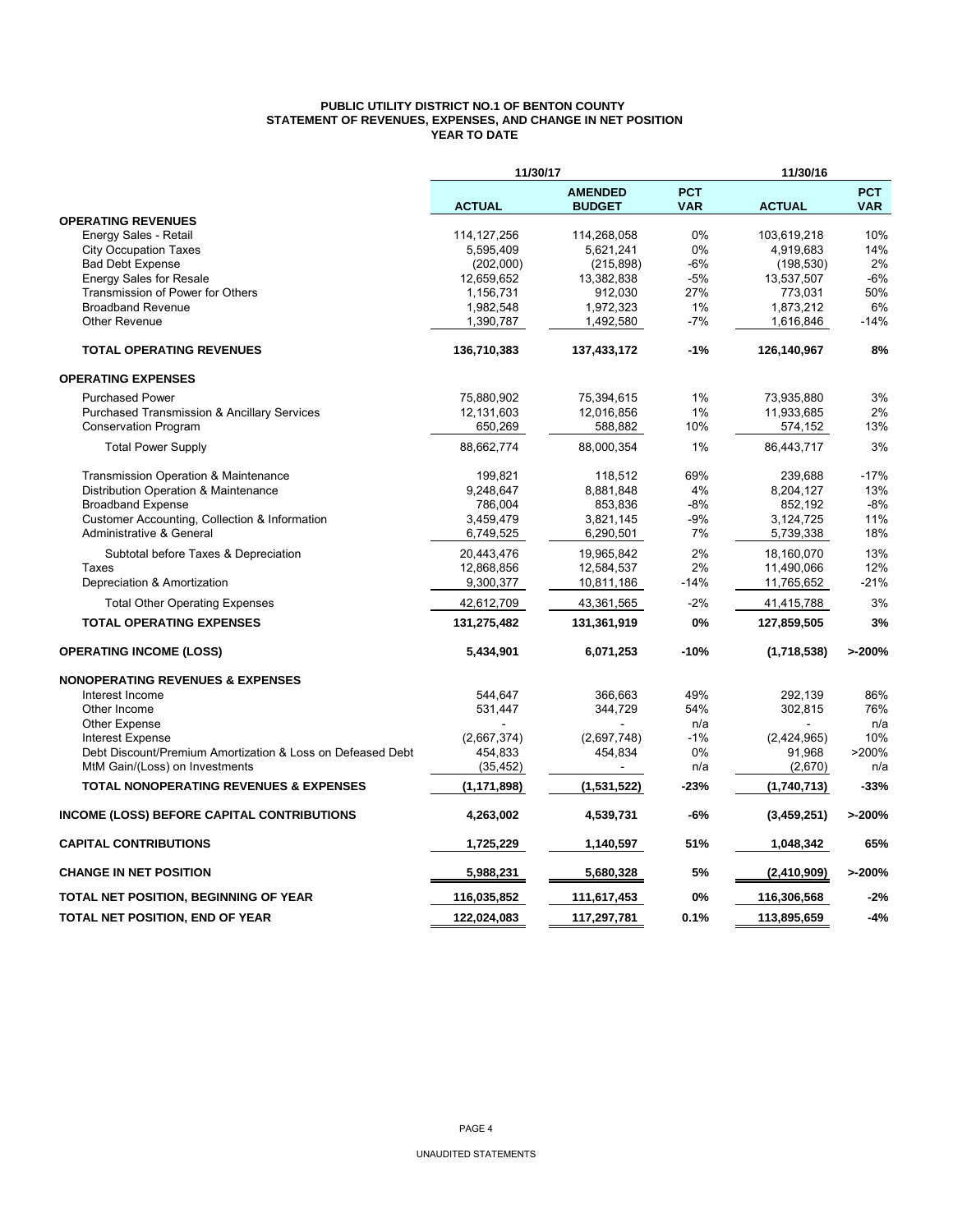#### **PUBLIC UTILITY DISTRICT NO. 1 OF BENTON COUNTY STATEMENT OF REVENUES, EXPENSES, AND CHANGE IN NET POSITION 2017 MONTHLY ACTIVITY**

|                                               | January                        | February     | <b>March</b>                | April       | May          | June         | July         | August       | September    | October        | <b>November</b> | December | <b>Total</b>  |
|-----------------------------------------------|--------------------------------|--------------|-----------------------------|-------------|--------------|--------------|--------------|--------------|--------------|----------------|-----------------|----------|---------------|
| <b>OPERATING REVENUES</b>                     |                                |              |                             |             |              |              |              |              |              |                |                 |          |               |
| Energy Sales - Retail                         | \$10,998,322                   | \$9,058,172  | \$7,140,090                 | \$8,728,163 | \$10,105,716 | \$10,926,656 | \$13,292,727 | \$12,358,281 | \$13,233,546 | \$10,125,651   | \$8,535,727     |          | \$114,503,051 |
| City Occupation Taxes                         | 513,575                        | 478,043      | 491,577                     | \$420,595   | \$477,124    | \$516,533    | \$601,314    | \$594,859    | \$640,695    | \$495,404      | \$422,326       |          | \$5,652,045   |
| <b>Bad Debt Expense</b>                       | (20, 494)                      | (19,076)     | (19, 616)                   | (\$16,784)  | (\$19,039)   | (\$20,612)   | (\$23,995)   | (\$23,737)   | (\$16,465)   | (\$16,465)     | (\$15,856)      |          | (\$212, 139)  |
| <b>Energy Sales for Resale</b>                | 1,547,726                      | 1,573,777    | 2,084,698                   | 631,507     | 526,100      | 301,945      | 540,836      | 1,572,869    | 1,565,144    | 1,497,030      | 1,541,206       |          | 13,382,838    |
| Transmission of Power for Others              | 57,202                         | 57,202       | 57,202                      | 57,202      | 57,202       | 57,202       | 57,202       | 57,202       | 340,010      | 57,202         | 57,202          |          | 912,030       |
| <b>Broadband Revenue</b>                      | 173,393                        | 173,393      | 173,393                     | 173,393     | 173,393      | 173,393      | 173,393      | 173,393      | 223,393      | 180,893        | 180,893         |          | 1,972,323     |
| <b>Other Electric Revenue</b>                 | 93,371                         | 93,371       | 558,870                     | 93,371      | 93,371       | 93,371       | 93,371       | 93,371       | 93,371       | 93,371         | 93,371          |          | 1,492,580     |
| <b>TOTALOPERATING REVENUES</b>                | 13,363,095                     | 11,414,882   | 10,486,214                  | 10,087,447  | 11,413,867   | 12,048,488   | 14,734,848   | 14,826,238   | 16,079,694   | 12,433,086     | 10,814,869      |          | 137,702,728   |
| <b>OPERATING EXPENSES</b>                     |                                |              |                             |             |              |              |              |              |              |                |                 |          |               |
| <b>Purchased Power</b>                        | 7,178,479                      | 7,017,528    | 7,075,728                   | 6,619,767   | 5,560,610    | 6,190,441    | 7,426,067    | 8,099,550    | 6,177,273    | 7,288,681      | 6,760,491       |          | 75,394,615    |
| Purchased Transmission & Ancillary Services   | 1,084,274                      | 1,060,494    | 1,064,348                   | 1,067,361   | 1,093,257    | 1,119,465    | 1,136,371    | 1,117,743    | 1,121,320    | 1,075,642      | 1,076,582       |          | 12,016,857    |
| <b>Conservation Program</b>                   | 55,553                         | 55,553       | 55,553                      | 55,553      | 55,553       | 55,553       | 55,553       | 55,553       | (1,089)      | 72,773         | 72,774          |          | 588,882       |
| <b>Total Power Supply</b>                     | 8,318,306                      | 8,133,575    | 8.195.629                   | 7,742,681   | 6,709,420    | 7.365.459    | 8,617,991    | 9.272.846    | 7.297.504    | 8.437.096      | 7,909,847       |          | 88,000,354    |
| Transmission Operation & Maintenance          | 9,851                          | 9,142        | 10,545                      | 9,419       | 10,184       | 10,032       | 9,257        | 10,598       | 9,560        | 20,345         | 9,580           |          | 118,513       |
| Distribution Operation & Maintenance          | 770,097                        | 711,754      | 907,250                     | 788,084     | 840,218      | 826,387      | 724,535      | 819,153      | 819,975      | 901,026        | 773,370         |          | 8,881,849     |
| <b>Broadband Expense</b>                      | 69,840                         | 69,905       | 70,461                      | 69,946      | 70,036       | 70,794       | 82,765       | 70,372       | 94,658       | 96,703         | 88,357          |          | 853,837       |
| Customer Accounting, Collection & Information | 293,609                        | 295,988      | 364,969                     | 334,188     | 343,956      | 366,358      | 421,801      | 374,297      | 292,564      | 360,808        | 372,606         |          | 3,821,144     |
| Administrative & General                      | 647,141                        | 559,325      | 596,133                     | 591,709     | 641,451      | 616,445      | 621,531      | 540,593      | 407,825      | 527,627        | 540,721         |          | 6,290,501     |
|                                               |                                |              |                             |             |              |              |              |              |              |                |                 |          |               |
| Subtotal before Taxes & Depreciation          | 1,790,538                      | 1,646,114    | 1,949,358                   | 1,793,346   | 1,905,845    | 1,890,016    | 1,859,889    | 1,815,013    | 1,624,582    | 1,906,509      | 1,784,634       |          | 19,965,844    |
| <b>Taxes</b>                                  | 1,281,356                      | 1,201,247    | 1,110,570                   | 957,467     | 967,825      | 1,144,980    | 1,283,438    | 1,221,954    | 1,332,426    | 1,053,056      | 1,041,986       |          | 12,596,305    |
| Depreciation & Amortization                   | 1,172,330                      | 1,151,980    | 1,145,695                   | 1,124,238   | 1,141,477    | 1,144,572    | 962,134      | 1,140,897    | 11,016       | 907,178        | 909,669         |          | 10,811,186    |
| <b>Total Other Operating Expenses</b>         | 4,244,224                      | 3,999,341    | 4,205,623                   | 3,875,051   | 4,015,147    | 4,179,568    | 4,105,461    | 4,177,864    | 2,968,024    | 3,866,743      | 3,736,289       |          | 43,373,335    |
| <b>TOTAL OPERATING EXPENSES</b>               | 12,562,530                     | 12, 132, 916 | 12,401,252                  | 11,617,732  | 10,724,567   | 11,545,027   | 12,723,452   | 13,450,710   | 10,265,528   | 12,303,839     | 11,646,136      |          | 131,373,689   |
| <b>OPERATING INCOME (LOSS)</b>                | 800,565                        | (718, 034)   | (1,915,038)                 | (1,530,285) | 689,300      | 503,461      | 2,011,396    | 1,375,528    | 5,814,166    | 129,247        | (831, 267)      |          | 6,329,039     |
| <b>NONOPERATING REVENUES &amp; EXPENSES</b>   |                                |              |                             |             |              |              |              |              |              |                |                 |          |               |
| Interest Income                               | 20,833                         | 20,833       | 20,833                      | 20,833      | 20,833       | 20,833       | 20,833       | 20,833       | 133,333      | 33,333         | 33,333          |          | 366,663       |
| Other Income                                  | 31,339                         | 31,339       | 31,339                      | 31,339      | 31,339       | 31,339       | 31,339       | 31,339       | 31,339       | 31,339         | 31,339          |          | 344,729       |
| Other Expense                                 |                                | $\sim$       | $\sim$                      | $\sim$      | $\sim$       | $\sim$       | $\sim$       | $\sim$       | $\sim$       | $\overline{a}$ | ÷               |          |               |
| <b>Interest Expense</b>                       | (245, 743)                     | (247, 923)   | (243, 291)                  | (243, 291)  | (252, 142)   | (243, 291)   | (243, 291)   | (247, 678)   | (248, 054)   | (252, 441)     | (230, 603)      |          | (2,697,748)   |
| Debt Discount & Expense Amortization          | 41,349                         | 41,348       | 41,349                      | 41,348      | 41,349       | 41,348       | 41,349       | 41,348       | 41,349       | 41,349         | 41,349          |          | 454,835       |
| MtM Gain/(Loss) on Investments                |                                |              |                             |             |              |              |              |              |              |                |                 |          |               |
| Loss in Joint Ventures/Special Assessments    |                                |              |                             |             |              |              |              |              |              |                |                 |          |               |
| TOTAL NONOPERATING REV/EXP                    | (152, 222)                     | (154, 403)   | (149, 770)                  | (149, 771)  | (158, 621)   | (149, 771)   | (149, 770)   | (154, 158)   | (42, 033)    | (146, 420)     | (124, 582)      |          | (1,531,521)   |
| INCOME (LOSS) BEFORE CAPITAL CONTRIBUTIONS    | 648.343                        | (872, 437)   | (2,064,808)                 | (1,680,056) | 530,679      | 353,690      | 1,861,626    | 1,221,370    | 5.772.133    | (17, 173)      | (955, 849)      |          | 4,797,518     |
| <b>CAPITAL CONTRIBUTIONS</b>                  | 88,102                         | 88,102       | 88,102                      | 88,102      | 88,102       | 88,102       | 88,102       | 88,102       | 202,927      | 116,427        | 116,427         |          | 1,140,597     |
| <b>CHANGE IN NET POSITION</b>                 | \$736,445                      | (\$784,335)  | (\$1,976,706) (\$1,591,954) |             | \$618,781    | \$441,792    | \$1,949,728  | \$1,309,472  | \$5,975,060  | \$99,254       | (\$839,422)     | \$0      | 5,938,115     |
|                                               | PAGE 5<br>UNAUDITED STATEMENTS |              |                             |             |              |              |              |              |              |                |                 |          |               |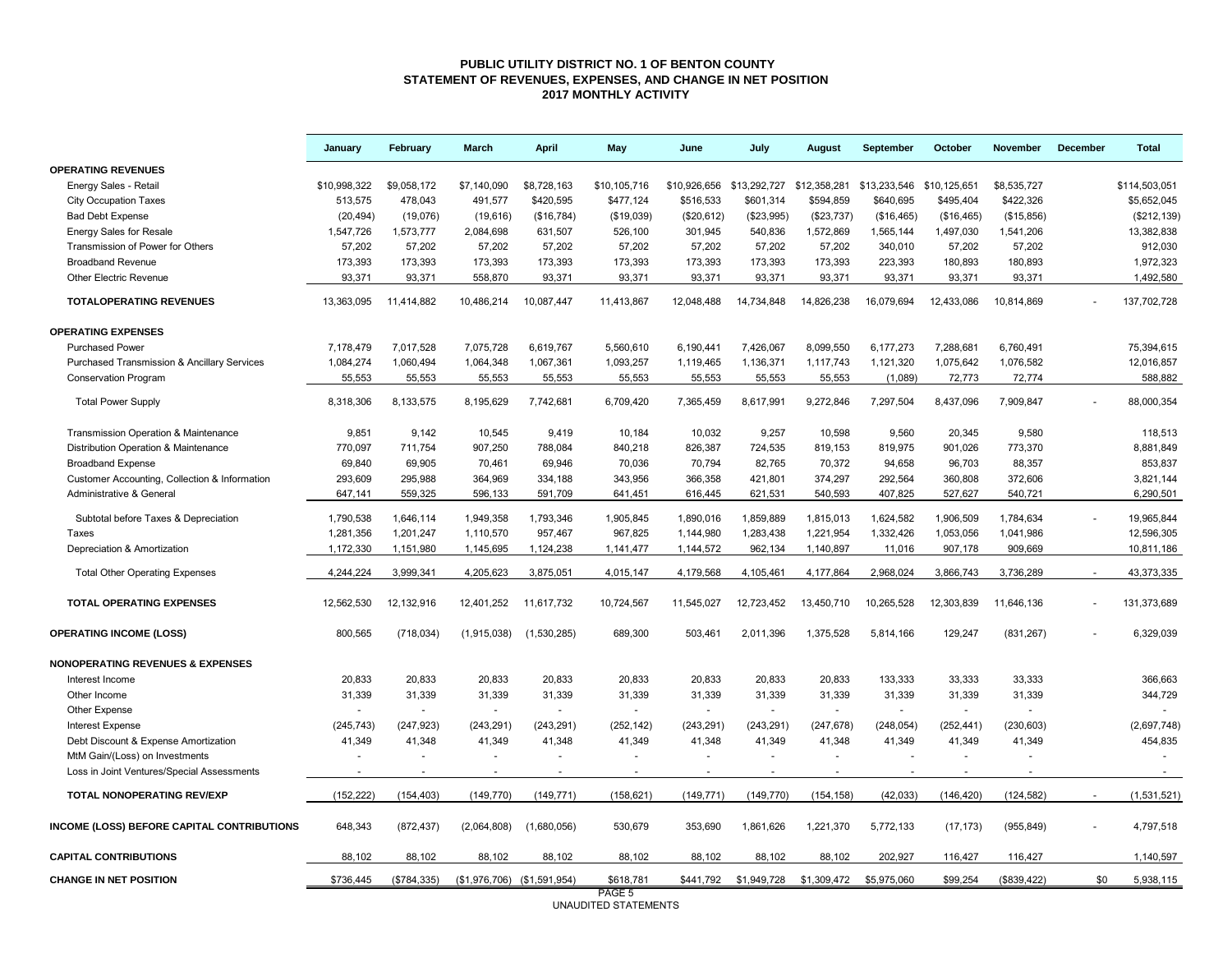# **PUBLIC UTILITY DISTRICT NO. 1 OF BENTON COUNTY COMPARATIVE STATEMENT OF NET POSITION ASSETS AND DEFERRED OUTFLOWS OF RESOURCES**

|                                                           |                 |                 | Increase/(Decrease) |         |
|-----------------------------------------------------------|-----------------|-----------------|---------------------|---------|
| <b>ASSETS</b>                                             | 11/30/2017      | 11/30/2016      | Amount              | Percent |
|                                                           |                 |                 |                     |         |
| <b>CURRENT ASSETS</b>                                     |                 |                 |                     |         |
|                                                           |                 |                 |                     |         |
| Cash & Cash Equivalents                                   |                 |                 |                     |         |
| Unrestricted Cash & Cash Equivalents                      | 19,431,592      | 39,548,739      | (\$20, 117, 147)    |         |
| <b>Restricted Construction Account</b>                    |                 | 1,482,409       | (1,482,409)         |         |
| Investments                                               | 11,870,780      | (6,848,225)     | 18,719,005          |         |
| Designated Debt Service Reserve Fund                      | 3,032,152       | 3,032,152       | 0                   |         |
| <b>Designated Power Market Voltly</b>                     | 3,300,000       | 3,300,000       |                     |         |
| Designated Special Capital Rsv                            | 16,863,084      | 13,740,418      | 3,122,666           |         |
| <b>Designated Customer Deposits</b>                       | 1,400,000       | 1,400,000       | $\overline{a}$      |         |
| Accounts Receivable, net                                  | 8,081,561       | 6,154,550       | 1,927,011           |         |
| <b>BPA Prepay Receivable</b>                              | 600,000         | 600,000         | $\overline{a}$      |         |
| Accrued Interest Receivable                               | 46,001          | 29,189          | 16,812              |         |
| Wholesale Power Receivable                                | 1,393,287       | 1,427,692       | (34, 405)           |         |
| Accrued Unbilled Revenue                                  | 3,600,000       | 3,400,000       | 200,000             |         |
| <b>Inventory Materials &amp; Supplies</b>                 | 5,543,982       | 5,687,693       | (143, 711)          |         |
| Prepaid Expenses & Option Premiums                        | 417,705         | 366,845         | 50,860              |         |
| <b>Total Current Assets</b>                               | 75,580,144      | 73,321,462      | 2,258,682           | 3%      |
| <b>NONCURRENT ASSETS</b>                                  |                 |                 |                     |         |
|                                                           |                 |                 |                     |         |
| <b>Restricted Bond Reserve Fund</b>                       | 1,107,865       | 1,107,865       | 0                   |         |
| Other Receivables                                         | 97,387          | 96,714          | 673                 |         |
| <b>Preliminary Surveys</b>                                | 50,491          | 50,006          | 485                 |         |
| <b>BPA Prepay Receivable</b>                              | 5,900,000       | 6,500,000       | (600,000)           |         |
| Deferred Purchased Power Costs                            | 6,171,012       | 7,051,376       | (880, 364)          |         |
| <b>Other Deferred Charges</b>                             |                 | 66,074          | (66, 074)           |         |
|                                                           | 13,326,754      | 14,872,035      | (945, 281)          | $-10%$  |
| <b>Utility Plant</b>                                      |                 |                 |                     |         |
| Land and Intangible Plant                                 | 3,493,187       | 3,472,760       | 20.427              |         |
| <b>Electric Plant in Service</b>                          | 315,230,249     | 303,538,175     | 11,692,074          |         |
| Construction Work in Progress                             | 3,744,755       | 5,585,292       | (1,840,537)         |         |
| <b>Accumulated Depreciation</b>                           | (197, 500, 711) | (190, 188, 719) | (7,311,992)         |         |
| <b>Net Utility Plant</b>                                  | 124,967,479     | 122,407,508     | 2,559,971           | 2%      |
| <b>Total Noncurrent Assets</b>                            | 138,294,233     | 137,279,543     | 1,014,690           | 1%      |
| <b>Total Assets</b>                                       | 213,874,377     | 210,601,005     | 3,273,372           | 2%      |
| DEFERRED OUTFLOWS OF RESOURCES                            |                 |                 |                     |         |
| Unamortized Loss on Defeased Debt                         |                 |                 |                     |         |
|                                                           | (17, 297)       | (985)           | (16, 312)           |         |
| Pension Deferred Outflow                                  | 2,019,756       | 1,319,722       | 700,034             |         |
| Accumulated Decrease in Fair Value of Hedging Derivatives | 486,563         | 504,715         | (18, 152)           |         |
| <b>Total Deferred Outflows of Resources</b>               | 2,489,022       | 1,823,452       | 665,570             |         |
|                                                           |                 |                 |                     |         |
| TOTAL ASSETS & DEFERRED OUTFLOWS OF RESOURCES             | 216,363,399     | 212,424,457     | 3,938,942           | 2%      |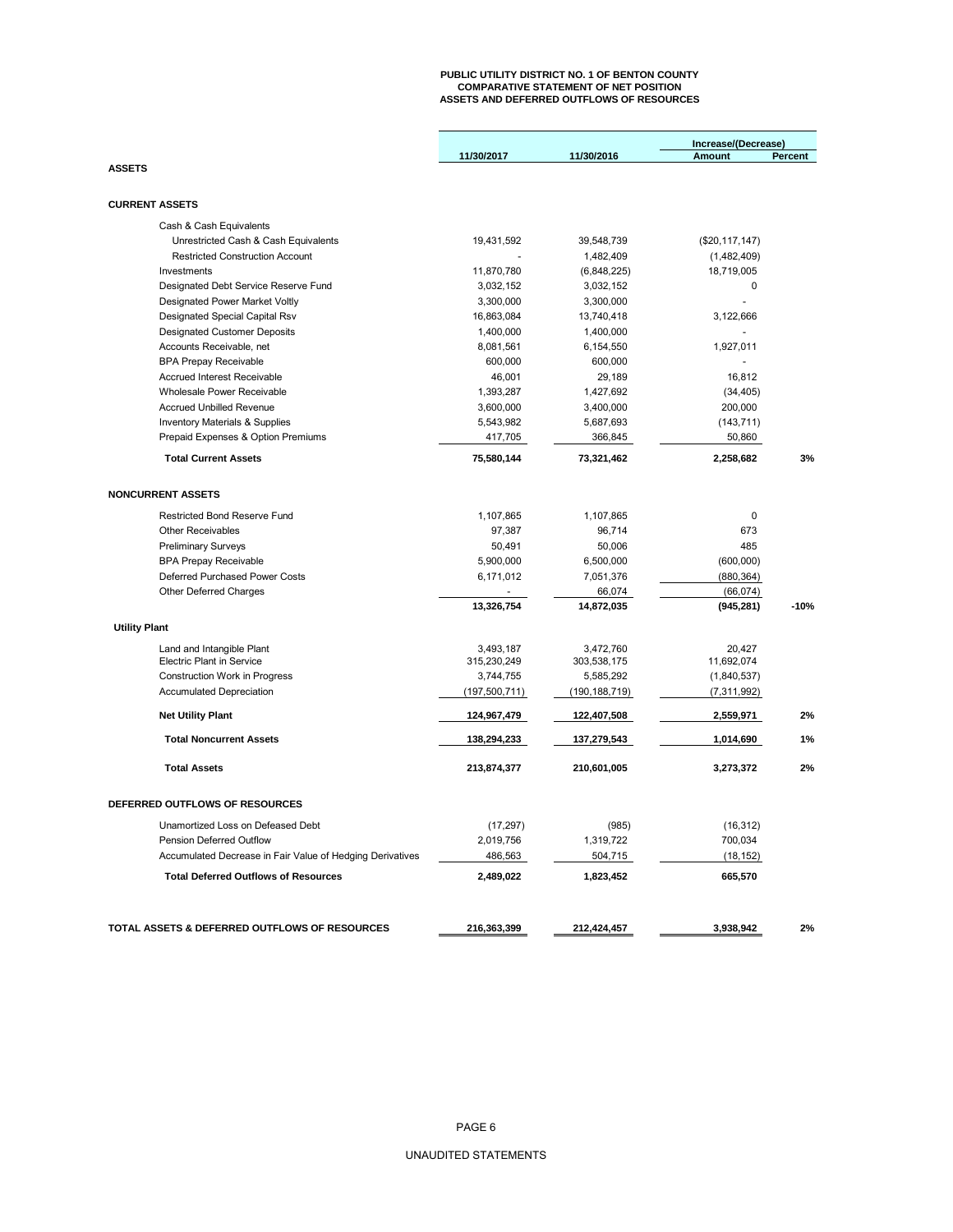# **PUBLIC UTILITY DISTRICT NO. 1 OF BENTON COUNTY COMPARATIVE STATEMENT OF NET POSITION LIABILITIES AND DEFERRED INFLOWS OF RESOURCES**

|                                                           | 11/30/2017  | 11/30/2016   | Increase/(Decrease)<br>Amount | Percent |
|-----------------------------------------------------------|-------------|--------------|-------------------------------|---------|
| <b>LIABILITIES</b>                                        |             |              |                               |         |
| <b>CURRENT LIABILITIES</b>                                |             |              |                               |         |
| <b>Warrants Outstanding</b>                               |             | \$34,252     | (\$34,252)                    |         |
| <b>Accounts Payable</b>                                   | 8,324,061   | 9,082,649    | (758, 588)                    |         |
| <b>Customer Deposits</b>                                  | 1,645,150   | 1,468,567    | 176,583                       |         |
| <b>Accrued Taxes Payable</b>                              | 3,303,957   | 3,015,166    | 288,791                       |         |
| Other Current & Accrued Liabilities                       | 2,670,337   | 2,736,979    | (66, 642)                     |         |
| Accrued Interest Payable                                  | 214,493     | 539,967      | (325, 474)                    |         |
| Revenue Bonds, Current Portion                            | 3,045,000   | 2,920,000    | 125,000                       |         |
| <b>Total Current Liabilities</b>                          | 19,202,997  | 19,797,580   | (594, 583)                    | $-3%$   |
| <b>NONCURRENT LIABILITIES</b>                             |             |              |                               |         |
| 2010 Bond Issue                                           | 17,345,000  | 17,345,000   |                               |         |
| 2011 Bond Issue                                           | 17,090,000  | 17,215,000   | (125,000)                     |         |
| 2016 Bond Issue                                           | 19,425,000  | 22,470,000   | (3,045,000)                   |         |
| Unamortized Premium & Discount                            | 4,375,530   | 4,888,023    | (512, 493)                    |         |
| Pension Liability                                         | 13,019,386  | 11,207,451   | 1,811,935                     |         |
| Deferred Revenue                                          | 567,455     | 530,549      | 36,906                        |         |
| <b>BPA Prepay Incentive Credit</b>                        | 1,746,971   | 1,908,227    | (161, 256)                    |         |
| <b>Other Liabilities</b>                                  | 934,761     | 939,634      | (4, 873)                      |         |
| <b>Total Noncurrent Liabilities</b>                       |             |              |                               | $-3%$   |
|                                                           | 74,504,102  | 76,503,884   | 1,170,218                     |         |
| <b>Total Liabilities</b>                                  | 93,707,099  | 96,301,464   | 575,635                       | $-3%$   |
| DEFERRED INFLOWS OF RESOURCES                             |             |              |                               |         |
| Pension Deferred Inflow                                   | 245.673     | 1,772,202    | (1,526,529)                   |         |
| Accumulated Increase in Fair Value of Hedging Derivatives | 386,544     | 688,509      | (301, 965)                    |         |
| <b>Total Deferred Inflows of Resources</b>                | 632,217     | 2,460,711    | (1,828,494)                   | $-74%$  |
| <b>NET POSITION</b>                                       |             |              |                               |         |
| Net Investment in Capital Assets                          | 63,669,652  | 59,050,909   | 4,618,743                     |         |
| <b>Restricted for Debt Service</b>                        | 1,107,865   | 1,107,865    | 0                             |         |
| Unrestricted                                              | 57,246,566  | 53,503,508   | 3,743,058                     |         |
| <b>Total Net Position</b>                                 | 122,024,083 | 113,662,282  | 8,361,801                     | 7%      |
| TOTAL NET POSITION, LIABILITIES AND                       |             |              |                               |         |
| DEFERRED INFLOWS OF RESOURCES                             | 216,363,399 | 212,424,457  | 3,938,942                     | 2%      |
| <b>CURRENT RATIO:</b>                                     | 3.94:1      | 3.70:1       |                               |         |
| (Current Assets / Current Liabilities)                    |             |              |                               |         |
| <b>WORKING CAPITAL:</b>                                   | 56,377,147  | \$53,523,882 | \$2,853,265                   | 5%      |
| (Current Assets less Current Liabilities)                 |             |              |                               |         |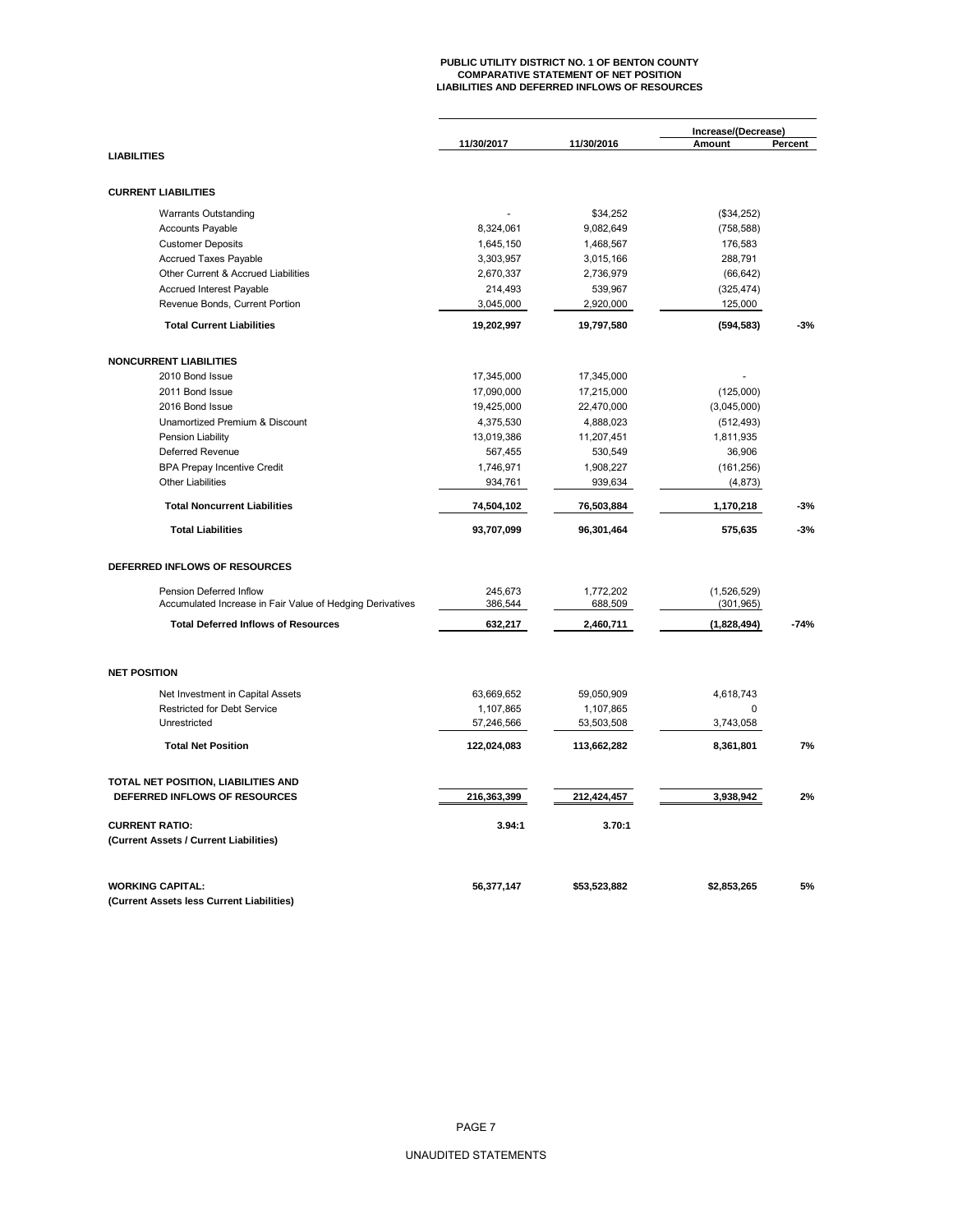#### **PUBLIC UTILITY DISTRICT NO. 1 OF BENTON COUNTY ENERGY STATISTICAL DATA CURRENT MONTH**

|                                                                                       | 11/30/2017                    |                                 |                 | 11/30/2016                    |               |
|---------------------------------------------------------------------------------------|-------------------------------|---------------------------------|-----------------|-------------------------------|---------------|
|                                                                                       |                               | <b>AMENDED</b>                  | <b>PCT</b>      |                               | <b>PCT</b>    |
|                                                                                       | <b>ACTUAL</b>                 | <b>BUDGET</b>                   | <b>VAR</b>      | <b>ACTUAL</b>                 | <b>VAR</b>    |
| <b>ENERGY SALES RETAIL - REVENUE</b><br>Residential                                   |                               |                                 | 9%              |                               | 17%           |
| <b>Small General Service</b>                                                          | \$4,727,334<br>695,062        | \$4,347,587<br>664,085          | 5%              | \$4,042,183<br>644,443        | 8%            |
| <b>Medium General Service</b>                                                         | 1,114,928                     | 1,096,150                       | 2%              | 1,089,479                     | 2%            |
| Large General Service                                                                 | 1,292,638                     | 1,252,607                       | 3%              | 1,289,940                     | 0%            |
| Large Industrial                                                                      | 278,270                       | 285,523                         | $-3%$           | 285,491                       | $-3%$         |
| Small Irrigation                                                                      | 13,391                        | 68                              | >200%           | (188)                         | >200%         |
| Large Irrigation                                                                      | 321,260                       | 332,814                         | $-3%$           | 129,991                       | 147%          |
| <b>Street Lights</b>                                                                  | 17,798                        | 17,814                          | 0%              | 19,446                        | $-8%$         |
| <b>Security Lights</b>                                                                | 22,544                        | 22,589                          | 0%              | 24,107                        | $-6%$         |
| <b>Unmetered Accounts</b>                                                             | 16,535                        | 16,489                          | 0%              | 17,054                        | $-3%$         |
| <b>Billed Revenues Before Taxes &amp; Unbilled Revenue</b><br><b>Unbilled Revenue</b> | \$8,499,760                   | \$8,035,727                     | 6%              | \$7,541,945                   | 13%<br>$-22%$ |
|                                                                                       | 700,000<br>\$9,199,760        | 700,000<br>\$8,735,727          | 0%<br>5%        | 900,000<br>\$8,441,945        | 9%            |
| <b>Energy Sales Retail Subtotal</b><br><b>City Occupation Taxes</b>                   | 464,401                       | 459.874                         | 1%              | 459,529                       | 1%            |
| Bad Debt Expense (reduced from 0.18% to 0.16% of retail sales in Jan 2017)            | (15,000)                      | (15, 856)                       | $-5%$           | (15,000)                      | 0%            |
| <b>TOTAL SALES - REVENUE</b>                                                          | $\overline{59,649,161}$       | \$9,179,745                     | 5%              | \$8,886,474                   | 9%            |
|                                                                                       |                               |                                 |                 |                               |               |
| <b>ENERGY SALES RETAIL - kWh</b>                                                      |                               |                                 |                 |                               |               |
| Residential                                                                           | 54,793,496                    | 49,851,394                      | 10%             | 46,586,644                    | 18%           |
| <b>Small General Service</b>                                                          | 9,272,759                     | 8,848,990                       | 5%              | 8,652,183                     | 7%            |
| Medium General Service                                                                | 15,037,120                    | 14,854,862                      | 1%              | 14,711,127                    | 2%            |
| Large General Service                                                                 | 19,370,204                    | 18,724,093                      | 3%              | 19,314,538                    | 0%            |
| Large Industrial                                                                      | 5,314,800                     | 5,450,496                       | $-2%$           | 5,625,690                     | $-6%$         |
| Small Irrigation                                                                      | 123,750                       | 905                             | >200%           |                               | n/a           |
| Large Irrigation<br><b>Street Lights</b>                                              | 2,582,791<br>211,125          | 2,860,800<br>216,383            | $-10%$<br>$-2%$ | 2,022,639<br>211,349          | 28%<br>0%     |
| <b>Security Lights</b>                                                                | 90,504                        | 108,290                         | $-16%$          | 101,108                       | $-10%$        |
| <b>Unmetered Accounts</b>                                                             | 253,926                       | 252,370                         | 1%              | 254,365                       | 0%            |
| <b>TOTAL kWh BILLED</b>                                                               | 107,050,475                   | 101,168,584                     | 6%              | 97,479,643                    | 10%           |
|                                                                                       |                               |                                 |                 |                               |               |
| <b>NET POWER COST</b>                                                                 |                               |                                 |                 |                               |               |
| <b>BPA Power Costs</b>                                                                |                               |                                 |                 |                               |               |
| Slice                                                                                 | \$2,728,739                   | \$2,884,502                     | $-5%$           | \$2,754,305                   | $-1%$         |
| <b>Block</b><br>Subtotal                                                              | 1,854,729<br>4,583,468        | 1,891,232<br>4,775,734          | $-2%$<br>$-4%$  | 1,801,582<br>4,555,887        | 3%<br>1%      |
| Other Power Purchases                                                                 | 680,152                       | 935,729                         | $-27%$          | 597,244                       | 14%           |
| Frederickson                                                                          | 1,354,060                     | 1,049,028                       | 29%             | 791,797                       | 71%           |
| Transmission                                                                          | 893,619                       | 758,439                         | 18%             | 769,510                       | 16%           |
| Ancillary                                                                             | 179,742                       | 318,143                         | $-44%$          | 297,577                       | $-40%$        |
| <b>Conservation Program</b>                                                           | 191,299                       | 72,774                          | 163%            | 114,610                       | 67%           |
| <b>Gross Power Costs</b>                                                              | 7,882,340                     | 7,909,847                       | 0%              | 7,126,625                     | 11%           |
| Less Sales for Resale-Energy                                                          | (1,490,387)                   | (1,541,206)                     | $-3%$           | (1,708,528)                   | $-13%$        |
| Less Sales for Resale-Gas                                                             | (62, 486)                     |                                 | n/a             | (81, 831)                     | $-24%$        |
| Less Transmission of Power for Others<br><b>NET POWER COSTS</b>                       | (144, 468)                    | (57, 202)                       | 153%            | (144, 473)                    | 0%            |
|                                                                                       | \$6,184,999                   | \$6,311,439                     | $-2%$           | \$5,191,793                   | 19%           |
| <b>NET POWER - kWh</b>                                                                |                               |                                 |                 |                               |               |
| <b>BPA Power</b>                                                                      |                               |                                 |                 |                               |               |
| Slice                                                                                 | 72,127,000                    | 89,723,750                      | $-20%$          | 87,539,000                    | $-18%$        |
| <b>Block</b>                                                                          | 61,605,000                    | 61,880,431                      | 0%              | 63,260,000                    | $-3%$         |
| Subtotal                                                                              | 133,732,000                   | 151,604,181                     | $-12%$          | 150.799.000                   | $-11%$        |
| <b>Other Power Purchases</b>                                                          | 15,063,000                    | 5,539,802                       | 172%            | 19,221,000                    | 22%           |
| Frederickson                                                                          | 25,199,000                    |                                 | n/a             |                               | n/a           |
| Gross Power kWh<br>Less Sales for Resale                                              | 173,994,000<br>(54, 442, 000) | 157, 143, 983<br>(44, 219, 541) | 11%<br>23%      | 170,020,000<br>(61, 105, 000) | 2%<br>$-11%$  |
| Less Transmission Losses/Imbalance                                                    | (1, 194, 000)                 | (2, 187, 816)                   | -45%            | (1,835,000)                   | -35%          |
| <b>NET POWER - kWh</b>                                                                | 118,358,000                   | 110,736,626                     | 7%              | 107,080,000                   | 11%           |
|                                                                                       |                               |                                 |                 |                               |               |
| <b>COST PER MWh: (dollars)</b>                                                        |                               |                                 |                 |                               |               |
| Gross Power Cost (average)                                                            | \$45.30                       | \$50.34                         | $-10%$          | \$41.92                       | 8%            |
| Net Power Cost                                                                        | \$52.26                       | \$57.00                         | $-8%$           | \$48.49                       | 8%            |
| <b>BPA Power Cost</b><br>Sales for Resale                                             | \$34.27                       | \$31.50                         | 9%              | \$30.21                       | 13%<br>$-2%$  |
|                                                                                       | \$27.38                       | \$32.52                         | $-16%$          | \$27.96                       |               |
| <b>ACTIVE SERVICE LOCATIONS:*</b>                                                     |                               |                                 |                 |                               |               |
| Residential                                                                           | 44,140                        |                                 |                 | 43,468                        | 2%            |
| <b>Small General Service</b>                                                          | 5,002                         |                                 |                 | 4,946                         | 1%            |
| Medium General Service                                                                | 784                           |                                 |                 | 770                           | 2%            |
| Large General Service                                                                 | 159                           |                                 |                 | 159                           | 0%            |
| Large Industrial                                                                      | 5                             |                                 |                 | 5                             | 0%            |
| Small Irrigation                                                                      | 555                           |                                 |                 | 558                           | $-1%$         |
| Large Irrigation                                                                      | 434                           |                                 |                 | 234                           | 85%           |
| <b>Street Lights</b><br><b>Security Lights</b>                                        | 9<br>1,933                    |                                 |                 | 9<br>1,473                    | 0%<br>31%     |
| <b>Unmetered Accounts</b>                                                             | 378                           |                                 |                 | 366                           | 3%            |
| TOTAL                                                                                 | 53,399                        |                                 |                 | 51,988                        | 3%            |

\*Due to implementation of a new Customer Information System in March 2017, active service locations are being reported. Prior to this change, service<br>agreements were being reported which could have multiple service locati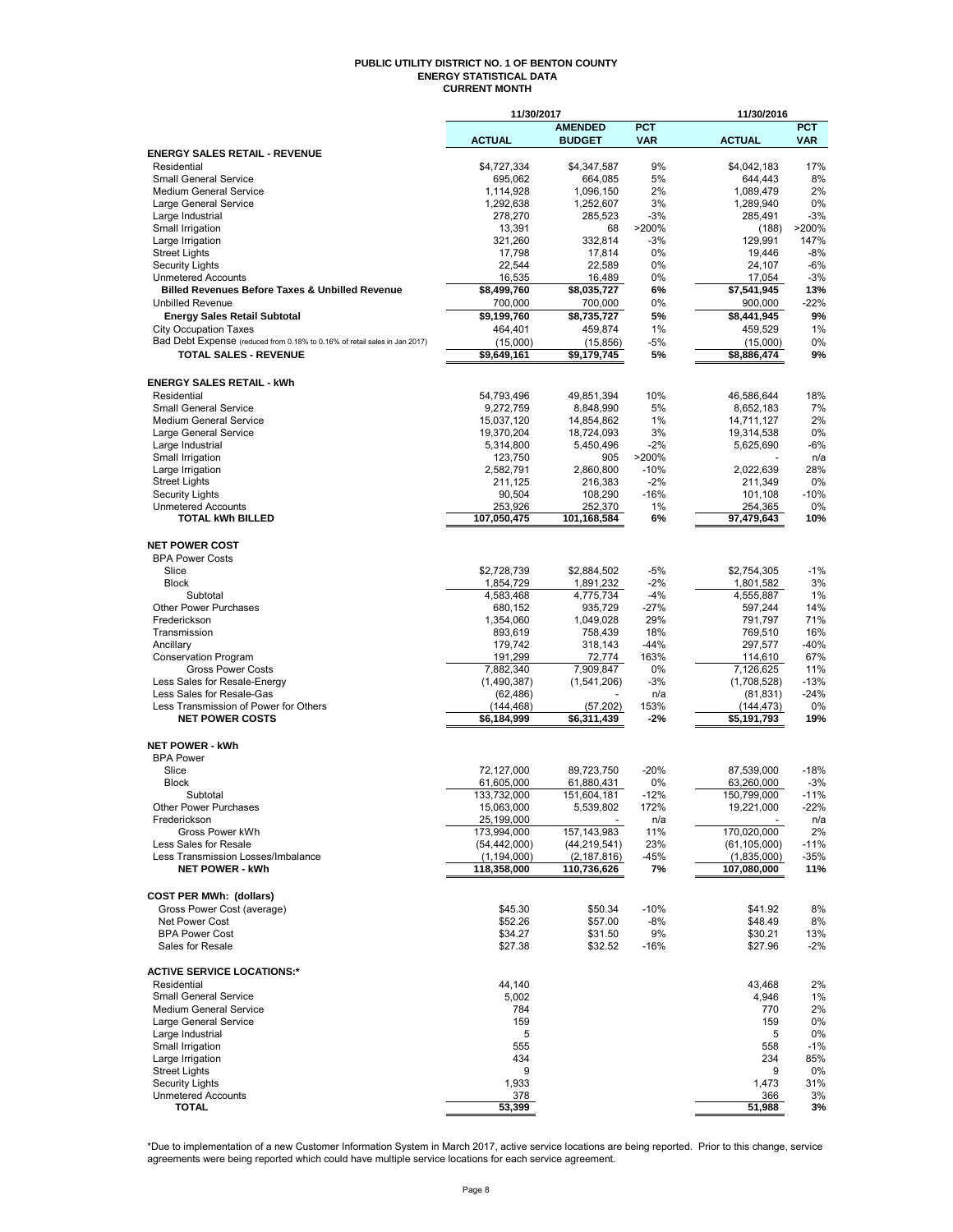#### **PUBLIC UTILITY DISTRICT NO. 1 OF BENTON COUNTY ENERGY STATISTICAL DATA YEAR TO DATE**

|                                                                                                            | 11/30/2017                      |                                 |                          | 11/30/2016                    |                          |
|------------------------------------------------------------------------------------------------------------|---------------------------------|---------------------------------|--------------------------|-------------------------------|--------------------------|
|                                                                                                            | <b>ACTUAL</b>                   | <b>AMENDED</b><br><b>BUDGET</b> | <b>PCT</b><br><b>VAR</b> | <b>ACTUAL</b>                 | <b>PCT</b><br><b>VAR</b> |
| <b>ENERGY SALES RETAIL - REVENUE</b>                                                                       |                                 |                                 |                          |                               |                          |
| Residential                                                                                                | 56,914,041                      | \$56,052,317                    | 2%                       | \$47,602,617                  | 20%                      |
| <b>Small General Service</b>                                                                               | 8,550,993                       | 8,473,230                       | 1%                       | 7,743,180                     | 10%                      |
| <b>Medium General Service</b>                                                                              | 11,815,911                      | 11,921,665                      | $-1%$                    | 11,015,070                    | 7%                       |
| Large General Service                                                                                      | 13,201,776                      | 13,231,327                      | 0%                       | 12,364,913                    | 7%                       |
| Large Industrial                                                                                           | 3,126,483                       | 3,071,860                       | 2%                       | 2,959,503                     | 6%<br>-8%                |
| Small Irrigation<br>Large Irrigation                                                                       | 906,935<br>20,795,163           | 960,234<br>21,150,721           | -6%<br>$-2%$             | 986,755<br>21,346,862         | $-3%$                    |
| <b>Street Lights</b>                                                                                       | 192,611                         | 192,144                         | 0%                       | 190,885                       | $1\%$                    |
| <b>Security Lights</b>                                                                                     | 245,000                         | 245,434                         | 0%                       | 239,969                       | 2%                       |
| <b>Unmetered Accounts</b>                                                                                  | 178,355                         | 177,842                         | 0%                       | 169,466                       | 5%                       |
| <b>Billed Revenues Before Taxes &amp; Unbilled Revenue</b>                                                 | \$115,927,268                   | \$115,476,772                   | 0%                       | \$104,619,219                 | 11%                      |
| <b>Unbilled Revenue</b>                                                                                    | (1,800,000)                     | (1,800,000)                     | 0%                       | (1,000,000)                   | 80%                      |
| <b>Energy Sales Retail Subtotal</b>                                                                        | \$114,127,268                   | \$113,676,772                   | 0%<br>0%                 | \$103,619,219                 | 10%<br>14%               |
| <b>City Occupation Taxes</b><br>Bad Debt Expense (reduced from 0.18% to 0.16% of retail sales in Jan 2017) | 5,595,407<br>(202,000)          | 5,621,241<br>(215, 898)         | -6%                      | 4,919,683<br>(198, 530)       | 2%                       |
| <b>TOTAL SALES - REVENUE</b>                                                                               | \$119,520,675                   | \$119,082,115                   | 0%                       | \$108,340,372                 | 10%                      |
|                                                                                                            |                                 |                                 |                          |                               |                          |
| <b>ENERGY SALES RETAIL - kWh</b><br>Residential                                                            | 686,928,910                     | 678,960,802                     | 1%                       | 586,723,531                   | 17%                      |
| <b>Small General Service</b>                                                                               | 118,234,467                     | 117,623,162                     | 1%                       | 111,061,025                   | 6%                       |
| Medium General Service                                                                                     | 170,890,911                     | 171,118,006                     | 0%                       | 165,088,851                   | 4%                       |
| Large General Service                                                                                      | 212,170,900                     | 210,960,006                     | 1%                       | 204,772,504                   | 4%                       |
| Large Industrial                                                                                           | 60,929,190                      | 59,801,554                      | 2%                       | 59,837,731                    | 2%                       |
| Small Irrigation                                                                                           | 13,710,552                      | 13,939,205                      | $-2%$                    | 15,597,284                    | $-12%$                   |
| Large Irrigation                                                                                           | 391,769,024                     | 404,542,131                     | $-3%$                    | 419,350,392                   | $-7%$                    |
| <b>Street Lights</b><br><b>Security Lights</b>                                                             | 2,323,736<br>1,021,459          | 2,339,273<br>1,074,309          | -1%<br>-5%               | 2,377,793<br>1,162,154        | $-2%$<br>-12%            |
| <b>Unmetered Accounts</b>                                                                                  | 2,791,476                       | 2,787,819                       | 0%                       | 2,828,615                     | $-1%$                    |
| <b>TOTAL kWh BILLED</b>                                                                                    | 1,660,770,625                   | 1,663,146,268                   | 0%                       | 1,568,799,880                 | 6%                       |
| <b>NET POWER COST</b>                                                                                      |                                 |                                 |                          |                               |                          |
| <b>BPA Power Costs</b>                                                                                     |                                 |                                 |                          |                               |                          |
| Slice                                                                                                      | \$30,886,705                    | \$31,020,395                    | 0%                       | \$31,029,821                  | 0%                       |
| <b>Block</b>                                                                                               | 23,190,810                      | 23,453,755                      | $-1%$                    | 22,816,710                    | 2%                       |
| Subtotal                                                                                                   | \$54,077,515                    | \$54,474,150                    | $-1%$                    | \$53,846,531                  | 0%                       |
| <b>Other Power Purchases</b>                                                                               | 10,128,533                      | 8,257,650                       | 23%                      | 8,136,995                     | 24%                      |
| Frederickson                                                                                               | 11,674,855                      | 12,662,806                      | -8%                      | 11,952,354                    | $-2%$                    |
| Transmission<br>Ancillary                                                                                  | 9,327,913<br>2,803,690          | 8,409,344<br>3,607,512          | 11%<br>$-22%$            | 8,349,919<br>3,583,766        | 12%<br>$-22%$            |
| Generation                                                                                                 |                                 |                                 | n/a                      | 1                             | n/a                      |
| <b>Conservation Program</b>                                                                                | 651,168                         | 588,882                         | 11%                      | 574,152                       | 13%                      |
| <b>Gross Power Costs</b>                                                                                   | \$88,663,674                    | \$88,000,344                    | 1%                       | \$86,443,718                  | 3%                       |
| Less Sales for Resale-Energy                                                                               | (11, 747, 973)                  | (13, 382, 837)                  | -12%                     | (12,713,058)                  | -8%                      |
| Less Sales for Resale-Gas                                                                                  | (911, 680)                      |                                 | n/a                      | (824, 449)                    | 11%                      |
| Less Transmission of Power for Others<br><b>NET POWER COSTS</b>                                            | (1, 156, 730)<br>\$74,847,291   | (912,030)<br>\$73,705,477       | 27%<br>2%                | (773, 031)<br>\$72,133,180    | 50%<br>4%                |
|                                                                                                            |                                 |                                 |                          |                               |                          |
| <b>NET POWER - kWh</b>                                                                                     |                                 |                                 |                          |                               |                          |
| <b>BPA Power</b><br>Slice                                                                                  | 1,044,973,000                   |                                 | -5%                      |                               | 8%                       |
| <b>Block</b>                                                                                               | 838,016,000                     | 1,097,983,353<br>838,625,064    | 0%                       | 967,987,000<br>834,884,000    | 0%                       |
| Subtotal                                                                                                   | 1,882,989,000                   | 1,936,608,417                   | $-3%$                    | 1,802,871,000                 | 4%                       |
| Other Power Purchases                                                                                      | 229,756,000                     | 198,044,810                     | 16%                      | 204,542,000                   | 12%                      |
| Frederickson                                                                                               | 153,884,000                     | 138,906,000                     | 11%                      | 156,949,000                   | -2%                      |
| Gross Power kWh                                                                                            | 2,266,629,000                   | 2,273,559,227                   | 0%                       | 2,164,362,000                 | 5%                       |
| Less Sales for Resale                                                                                      | (546, 610, 000)                 | (549,008,140)                   | 0%                       | (540, 324, 000)               | 1%                       |
| Less Transmission Losses/Imbalance<br><b>NET POWER - kWh</b>                                               | (26, 601, 000)<br>1,693,418,000 | (28, 590, 311)<br>1,695,960,776 | -7%<br>0%                | (25,588,000)<br>1,598,450,000 | 4%<br>6%                 |
|                                                                                                            |                                 |                                 |                          |                               |                          |
| <b>COST PER MWh: (dollars)</b>                                                                             |                                 |                                 |                          |                               |                          |
| Gross Power Cost (average)                                                                                 | \$39.12                         | \$38.71                         | 1%                       | \$39.94                       | -2%                      |
| Net Power Cost<br><b>BPA Power Cost</b>                                                                    | \$44.20<br>\$28.72              | \$43.46<br>\$28.13              | 2%<br>2%                 | \$45.13<br>\$29.87            | -2%<br>-4%               |
| Sales for Resale                                                                                           | \$21.49                         | \$23.57                         | -9%                      | \$23.53                       | $-9%$                    |
|                                                                                                            |                                 |                                 |                          |                               |                          |
| <b>AVERAGE ACTIVE SERVICE LOCATIONS:*</b><br>Residential                                                   | 43.842                          |                                 |                          | 43,119                        | 2%                       |
| <b>Small General Service</b>                                                                               | 4,973                           |                                 |                          | 4,912                         | 1%                       |
| Medium General Service                                                                                     | 782                             |                                 |                          | 767                           | 2%                       |
| Large General Service                                                                                      | 160                             |                                 |                          | 157                           | 2%                       |
| Large Industrial                                                                                           | 5                               |                                 |                          | 5                             | 0%                       |
| Small Irrigation                                                                                           | 558<br>430                      |                                 |                          | 558                           | 0%                       |
| Large Irrigation<br><b>Street Lights</b>                                                                   | 9                               |                                 |                          | 233<br>9                      | 84%<br>0%                |
| <b>Security Lights</b>                                                                                     | 1,944                           |                                 |                          | 1,476                         | 32%                      |
| <b>Unmetered Accounts</b>                                                                                  | 378                             |                                 |                          | 365                           | 4%                       |
| <b>TOTAL</b>                                                                                               | 53,080                          |                                 |                          | 51,601                        | 3%                       |

\*Due to implementation of a new Customer Information System in March 2017, active service locations are being reported. Prior to this change, service<br>agreements were being reported which could have multiple service locati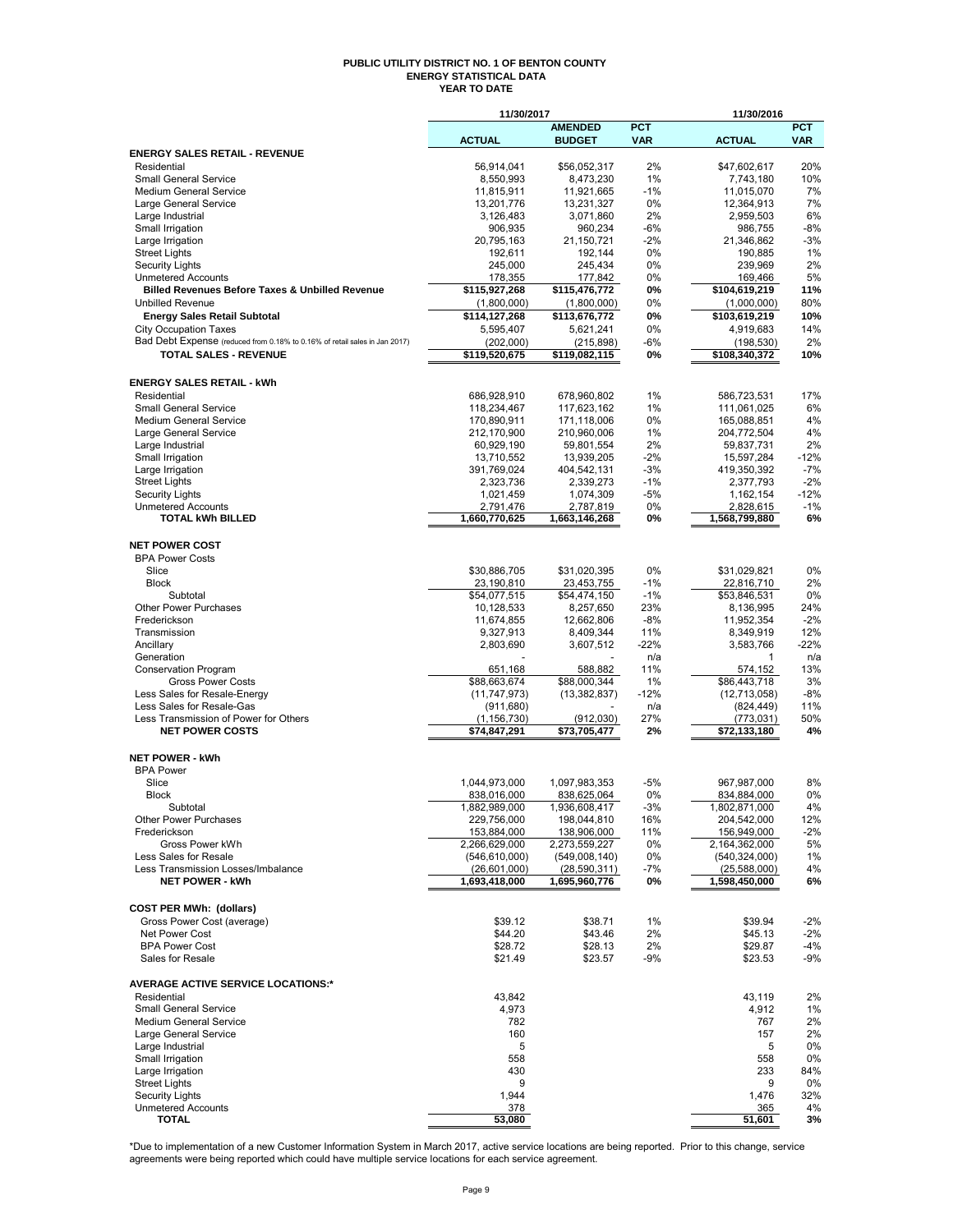#### **PUBLIC UTILITY DISTRICT NO. 1 OF BENTON COUNTY KWH SALES MONTHLY ACTIVITY**

|                               | January     | February       | March      | April      | May        | June        | July        | August     | September  | October    | November   | December                 | Total       |
|-------------------------------|-------------|----------------|------------|------------|------------|-------------|-------------|------------|------------|------------|------------|--------------------------|-------------|
| Residential                   |             |                |            |            |            |             |             |            |            |            |            |                          |             |
| 2013                          | 85,933,904  | 77,488,047     | 56,513,417 | 48,071,841 | 41,520,865 | 42,301,535  | 51,932,912  | 59,463,795 | 53,272,213 | 41,006,176 | 52,879,427 | 87,502,483               | 697,886,615 |
| 2014                          | 90,995,045  | 86,856,866     | 61,276,449 | 46,126,349 | 38,751,097 | 43,347,010  | 51,878,664  | 62,101,272 | 49,381,509 | 38,520,801 | 51,127,327 | 76,441,442               | 696,803,831 |
| 2015                          | 81,753,251  | 70,842,807     | 51,195,817 | 43,964,172 | 38,845,198 | 48,995,659  | 62,750,008  | 58,699,674 | 48,136,350 | 37,850,154 | 46,905,821 | 75,565,855               | 665,504,766 |
| 2016                          | 89,934,474  | 72,255,049     | 53,460,881 | 45,886,799 | 38,721,341 | 44,464,304  | 49,566,548  | 57,564,364 | 49,472,576 | 38,810,551 | 46,586,644 | 75,018,157               | 661,741,688 |
| 2017                          | 114,089,923 | 97,473,618     | 72,629,078 | 50,897,608 | 40,454,502 | 45,014,248  | 55,425,631  | 62,752,408 | 53,038,585 | 40,359,813 | 54,793,496 |                          | 686,928,910 |
| <b>Small General Service</b>  |             |                |            |            |            |             |             |            |            |            |            |                          |             |
| 2013                          | 11,394,724  | 10,700,711     | 8,862,866  | 8,958,701  | 9,285,161  | 9,833,210   | 10,896,923  | 12,097,199 | 11,379,590 | 8,965,721  | 9,306,967  | 11,245,947               | 122,927,720 |
| 2014                          | 12,002,884  | 11,773,687     | 9,247,968  | 8,838,271  | 8,960,528  | 10,069,805  | 10,898,332  | 12,390,218 | 11,106,946 | 9,214,420  | 9,056,203  | 10,725,578               | 124,284,840 |
| 2015                          | 11,273,647  | 10,444,066     | 8,399,963  | 8,630,563  | 9,005,788  | 10,616,996  | 12,060,700  | 11,955,370 | 10,809,845 | 9,065,197  | 8,719,747  | 10,515,898               | 121,497,780 |
| 2016                          | 11,865,345  | 10,615,824     | 8,804,253  | 9,093,517  | 9,217,514  | 10,063,717  | 10,760,436  | 11,863,201 | 10,839,759 | 9,285,276  | 8,652,183  | 10,807,220               | 121,868,245 |
| 2017                          | 13,896,042  | 12,326,759     | 11,375,219 | 8,459,581  | 8,910,557  | 10,148,595  | 11,421,880  | 12,037,978 | 11,357,363 | 9,027,734  | 9,272,759  |                          | 118,234,467 |
| <b>Medium General Service</b> |             |                |            |            |            |             |             |            |            |            |            |                          |             |
| 2013                          | 15,375,716  | 14,629,522     | 12,714,807 | 13,158,263 | 13,461,961 | 14,198,240  | 15,233,651  | 16,943,765 | 16,157,388 | 14,583,038 | 14,990,108 | 15,803,535               | 177,249,994 |
| 2014                          | 16,255,765  | 16,174,267     | 13,320,761 | 13,438,288 | 13,403,247 | 14,808,800  | 15,526,971  | 17,145,841 | 15,985,439 | 15,533,136 | 14,950,232 | 15,501,055               | 182,043,802 |
| 2015                          | 15,719,991  | 15,058,182     | 13,124,396 | 13,611,242 | 14,078,883 | 15,970,931  | 16,957,563  | 16,576,440 | 15,990,572 | 15,576,154 | 14,732,964 | 15,213,004               | 182,610,322 |
| 2016                          | 16,032,684  | 15,129,401     | 12,982,308 | 13,939,681 | 13,879,726 | 14,686,797  | 15,578,700  | 16,516,307 | 16,093,629 | 15,538,491 | 14,711,127 | 15,377,852               | 180,466,703 |
| 2017                          | 17,170,328  | 15,406,899     | 15,083,130 | 13,953,993 | 14,157,015 | 15,250,364  | 15,663,861  | 17,906,763 | 16,509,954 | 14,751,484 | 15,037,120 |                          | 170,890,911 |
| <b>Large General Service</b>  |             |                |            |            |            |             |             |            |            |            |            |                          |             |
| 2013                          | 18,363,206  | 16,370,904     | 16,064,720 | 17,280,008 | 17,300,043 | 17,480,703  | 18,704,243  | 20,956,543 | 20,230,220 | 19,362,880 | 19,518,760 | 17,683,240               | 219,315,470 |
| 2014                          | 18,043,140  | 18,004,500     | 16,529,440 | 16,641,080 | 17,175,060 | 18,408,820  | 19,689,940  | 21,264,420 | 21,006,340 | 21,502,220 | 19,841,340 | 18,573,000               | 226,679,300 |
| 2015                          | 17,888,911  | 17,212,717     | 16,213,065 | 17,278,183 | 17,939,803 | 19,595,384  | 20,935,183  | 20,741,663 | 21,305,140 | 20,558,020 | 18,687,460 | 17,819,400               | 226,174,929 |
| 2016                          | 18,188,600  | 17,545,840     | 16,492,120 | 17,360,382 | 17,583,712 | 18,140,663  | 18,545,919  | 20,497,271 | 19,923,658 | 21,179,801 | 19,314,538 | 18,495,415               | 223,267,919 |
| 2017                          | 18,624,018  | 17,299,889     | 18,510,883 | 17,691,033 | 18,241,931 | 18,951,191  | 20,511,714  | 21,497,993 | 20,970,960 | 20,501,084 | 19,370,204 |                          | 212,170,900 |
| Large Industrial              |             |                |            |            |            |             |             |            |            |            |            |                          |             |
| 2013                          | 6,303,530   | 5,690,550      | 5,970,720  | 6,363,470  | 6,331,645  | 6,273,940   | 6,074,935   | 6,052,520  | 3,037,994  | 6,374,590  | 4,922,960  | 6,405,925                | 69,802,779  |
| 2014                          | 6,203,055   | 5,695,020      | 6,141,110  | 5,917,690  | 6,227,320  | 6,005,800   | 6,111,425   | 6,258,875  | 5,080,145  | 6,181,005  | 6,125,825  | 5,922,215                | 71,869,485  |
| 2015                          | 5,597,495   | 5,394,485      | 5,337,365  | 5,784,330  | 5,632,340  | 5,678,570   | 4,981,620   | 6,171,695  | 5,623,820  | 5,598,540  | 5,408,760  | 5,732,865                | 66,941,885  |
| 2016                          | 5,743,306   | 5,306,745      | 5,715,980  | 5,547,175  | 4,192,375  | 5,666,470   | 5,704,840   | 5,908,980  | 4,427,850  | 5,998,320  | 5,625,690  | 4,774,520                | 64,612,251  |
| 2017                          | 5,118,880   | 5,319,830      | 5,953,160  | 5,959,920  | 4,342,280  | 5,566,080   | 5,565,400   | 6,072,640  | 5,753,440  | 5,962,760  | 5,314,800  |                          | 60,929,190  |
| <b>Small Irrigation</b>       |             |                |            |            |            |             |             |            |            |            |            |                          |             |
| 2013                          | 101         | $\overline{a}$ | 480,748    | 1,347,003  | 2,288,143  | 2,390,103   | 3,152,789   | 2,941,397  | 1,826,383  | 742,890    | 41,696     | 30                       | 15,211,283  |
| 2014                          |             |                | 566,022    | 1,370,794  | 2,487,573  | 2,926,545   | 3,475,842   | 2,988,591  | 2,248,398  | 1,145,157  | (52)       | L,                       | 17,208,870  |
| 2015                          |             | 9              | 648,290    | 1,481,286  | 2,159,616  | 2,668,782   | 3,213,086   | 3,002,663  | 2,075,784  | 1,172,302  | 2,846      | $\overline{\phantom{a}}$ | 16,424,664  |
| 2016                          | 20          | 181            | 469,477    | 1,607,439  | 2,203,347  | 2,637,887   | 2,835,670   | 2,948,608  | 2,005,457  | 889,198    |            | 4                        | 15,597,288  |
| 2017                          | (4)         |                | 277,710    | 434,783    | 1,701,606  | 2,505,109   | 3,147,673   | 2,781,753  | 1,809,769  | 928,403    | 123,750    |                          | 13,710,552  |
| <b>Large Irrigation</b>       |             |                |            |            |            |             |             |            |            |            |            |                          |             |
| 2013                          | 259,061     | 415,476        | 10,346,643 | 24,726,514 | 62,939,428 | 75,510,554  | 97,242,342  | 66,591,892 | 27,504,705 | 18,933,975 | 5,069,220  | (2, 131, 722)            | 387,408,088 |
| 2014                          | 247,328     | 266,769        | 11,959,400 | 40,053,677 | 68,929,139 | 94,789,557  | 102,773,871 | 67,085,339 | 38,117,908 | 27,773,132 | 3,179,515  | 258,931                  | 455,434,566 |
| 2015                          | 214,532     | 210,554        | 14,636,633 | 39,362,242 | 61,259,905 | 103,842,869 | 98,850,190  | 67,471,445 | 37,832,472 | 24,467,386 | 3,414,781  | 214,109                  | 451,777,118 |
| 2016                          | 221,312     | 379,179        | 9,247,984  | 45,291,455 | 66,290,382 | 88,901,499  | 88,434,390  | 70,085,659 | 33,735,656 | 14,740,237 | 2,022,639  | 238,007                  | 419,588,399 |
| 2017                          | 200,892     | 229,629        | 1,485,633  | 17,886,279 | 54,086,389 | 93,753,828  | 103,188,520 | 70,975,001 | 29,243,746 | 18,136,316 | 2,582,791  |                          | 391,769,024 |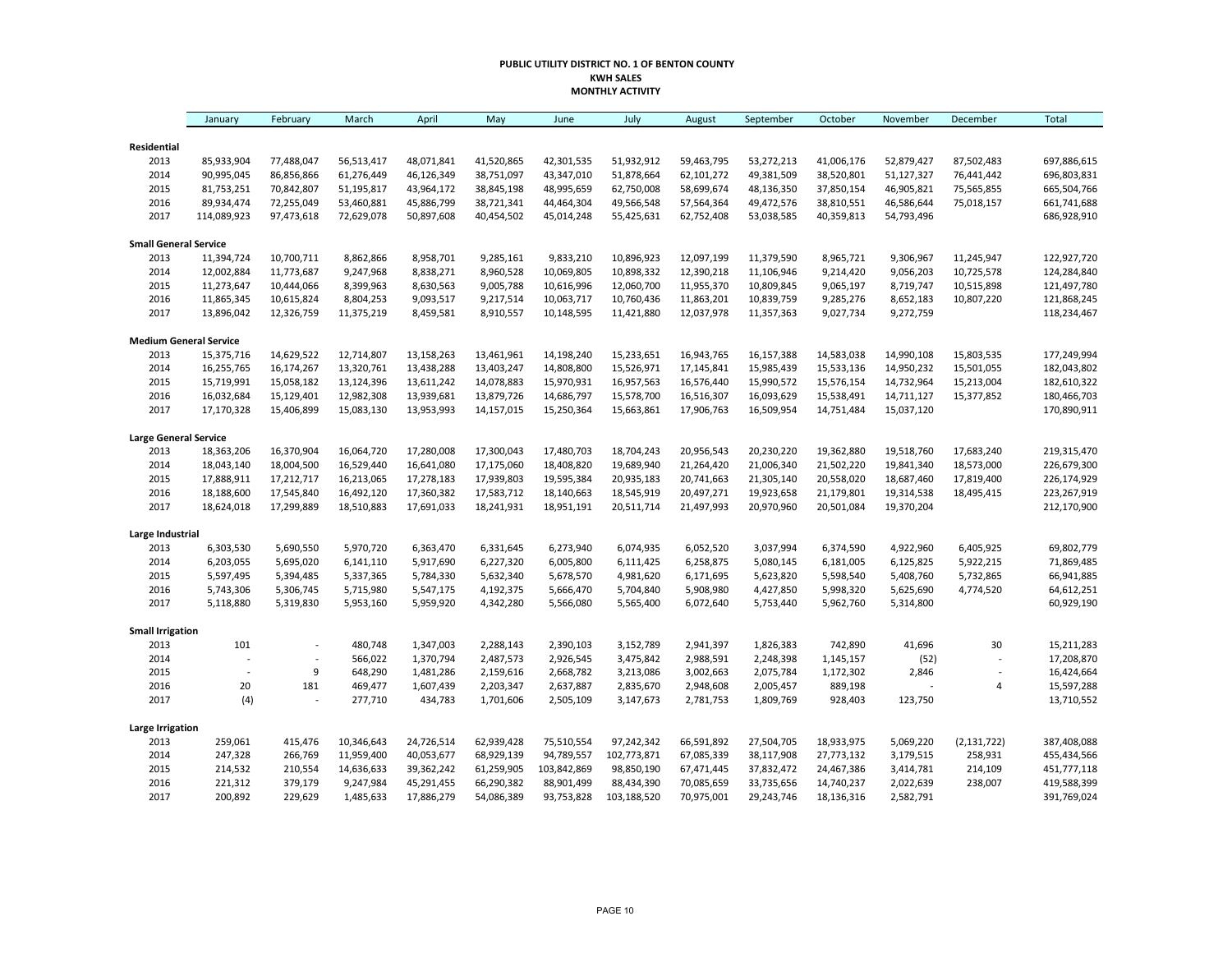#### **PUBLIC UTILITY DISTRICT NO. 1 OF BENTON COUNTY KWH SALES MONTHLY ACTIVITY**

|                        | January     | February    | March       | April       | May         | June        | July        | August      | September   | October     | November    | December    | Total         |
|------------------------|-------------|-------------|-------------|-------------|-------------|-------------|-------------|-------------|-------------|-------------|-------------|-------------|---------------|
|                        |             |             |             |             |             |             |             |             |             |             |             |             |               |
| <b>Street Lights</b>   |             |             |             |             |             |             |             |             |             |             |             |             |               |
| 2013                   | 229,267     | 229,267     | 229,161     | 229,161     | 229,161     | 229,161     | 229,161     | 229,209     | 229,209     | 229,245     | 229,395     | 229,425     | 2,750,822     |
| 2014                   | 229,425     | 229,425     | 229,515     | 229,515     | 225,070     | 224,939     | 225,064     | 225,640     | 225,514     | 225,514     | 225,298     | 225,586     | 2,720,505     |
| 2015                   | 225,624     | 225,624     | 225,624     | 225,672     | 225,672     | 225,672     | 224,880     | 224,880     | 224,928     | 225,024     | 225,024     | 225,024     | 2,703,648     |
| 2016                   | 225,024     | 224,878     | 224,878     | 224,494     | 211,235     | 211,187     | 211,187     | 211,187     | 211,187     | 211,187     | 211,349     | 211,349     | 2,589,142     |
| 2017                   | 211,349     | 211,253     | 211,253     | 211,253     | 211,253     | 211,253     | 211,253     | 211,253     | 211,253     | 211,238     | 211,125     |             | 2,323,736     |
| <b>Security Lights</b> |             |             |             |             |             |             |             |             |             |             |             |             |               |
| 2013                   | 104,964     | 104,964     | 105,351     | 105,258     | 105,222     | 105,163     | 105,163     | 104,948     | 104,561     | 104,346     | 103,807     | 103,678     | 1,257,425     |
| 2014                   | 103,678     | 103,678     | 103,420     | 103,377     | 103,334     | 103,248     | 103,476     | 114,623     | 114,494     | 114,494     | 114,444     | 114,430     | 1,296,696     |
| 2015                   | 114,451     | 114,408     | 114,073     | 113,696     | 113,531     | 113,488     | 113,488     | 113,445     | 113,402     | 113,359     | 113,359     | 113,309     | 1,364,009     |
| 2016                   | 113,273     | 113,196     | 113,239     | 113,180     | 101,382     | 101,425     | 101,382     | 101,409     | 101,366     | 101,194     | 101,108     | 101,108     | 1,263,262     |
| 2017                   | 100,963     | 100,920     | 91,650      | 91,545      | 91,424      | 91,134      | 90,782      | 90,860      | 90,850      | 90,827      | 90,504      |             | 1,021,459     |
| Unmetered              |             |             |             |             |             |             |             |             |             |             |             |             |               |
| 2013                   | 243,914     | 245,210     | 246,506     | 246,506     | 247,676     | 247,676     | 247,676     | 247,676     | 247,676     | 247,676     | 247,676     | 247,686     | 2,963,554     |
| 2014                   | 247,686     | 247,516     | 247,516     | 247,516     | 248,246     | 248,246     | 248,246     | 249,106     | 249,106     | 249,106     | 249,106     | 249,106     | 2,980,502     |
| 2015                   | 249,106     | 249,106     | 249,106     | 248,919     | 248,919     | 248,919     | 248,919     | 254,930     | 254,845     | 255,749     | 257,045     | 257,045     | 3,022,608     |
| 2016                   | 257,045     | 257,045     | 257,045     | 257,045     | 257,045     | 257,045     | 258,341     | 259,637     | 259,637     | 254,365     | 254,365     | 254,365     | 3,082,980     |
| 2017                   | 253,915     | 253,915     | 253,715     | 253,715     | 253,715     | 253,715     | 253,715     | 253,715     | 253,715     | 253,715     | 253,926     |             | 2,791,476     |
| Total                  |             |             |             |             |             |             |             |             |             |             |             |             |               |
| 2013                   | 138,208,387 | 125,874,651 | 111,534,939 | 120,486,725 | 153,709,305 | 168,570,285 | 203,819,795 | 185,628,944 | 133,989,939 | 110,550,537 | 107,310,016 | 137,090,227 | 1,696,773,750 |
| 2014                   | 144,328,006 | 139,351,728 | 119,621,601 | 132,966,557 | 156,510,614 | 190,932,770 | 210,931,831 | 189,823,925 | 143,515,799 | 120,458,985 | 104,869,238 | 128,011,343 | 1,781,322,397 |
| 2015                   | 133,037,008 | 119,751,958 | 110,144,332 | 130,700,305 | 149,509,655 | 207,957,270 | 220,335,637 | 185,212,205 | 142,367,158 | 114,881,885 | 98,467,807  | 125,656,509 | 1,738,021,729 |
| 2016                   | 142,581,083 | 121,827,338 | 107,768,165 | 139,321,167 | 152,658,059 | 185,130,994 | 191,997,413 | 185,956,623 | 137,070,775 | 107,008,620 | 97,479,643  | 125,277,997 | 1,694,077,877 |
| 2017                   | 169,666,306 | 148,622,712 | 125,871,431 | 115,839,710 | 142,450,672 | 191,745,517 | 215,480,429 | 194,580,364 | 139,239,635 | 110,223,374 | 107,050,475 |             | 1,660,770,625 |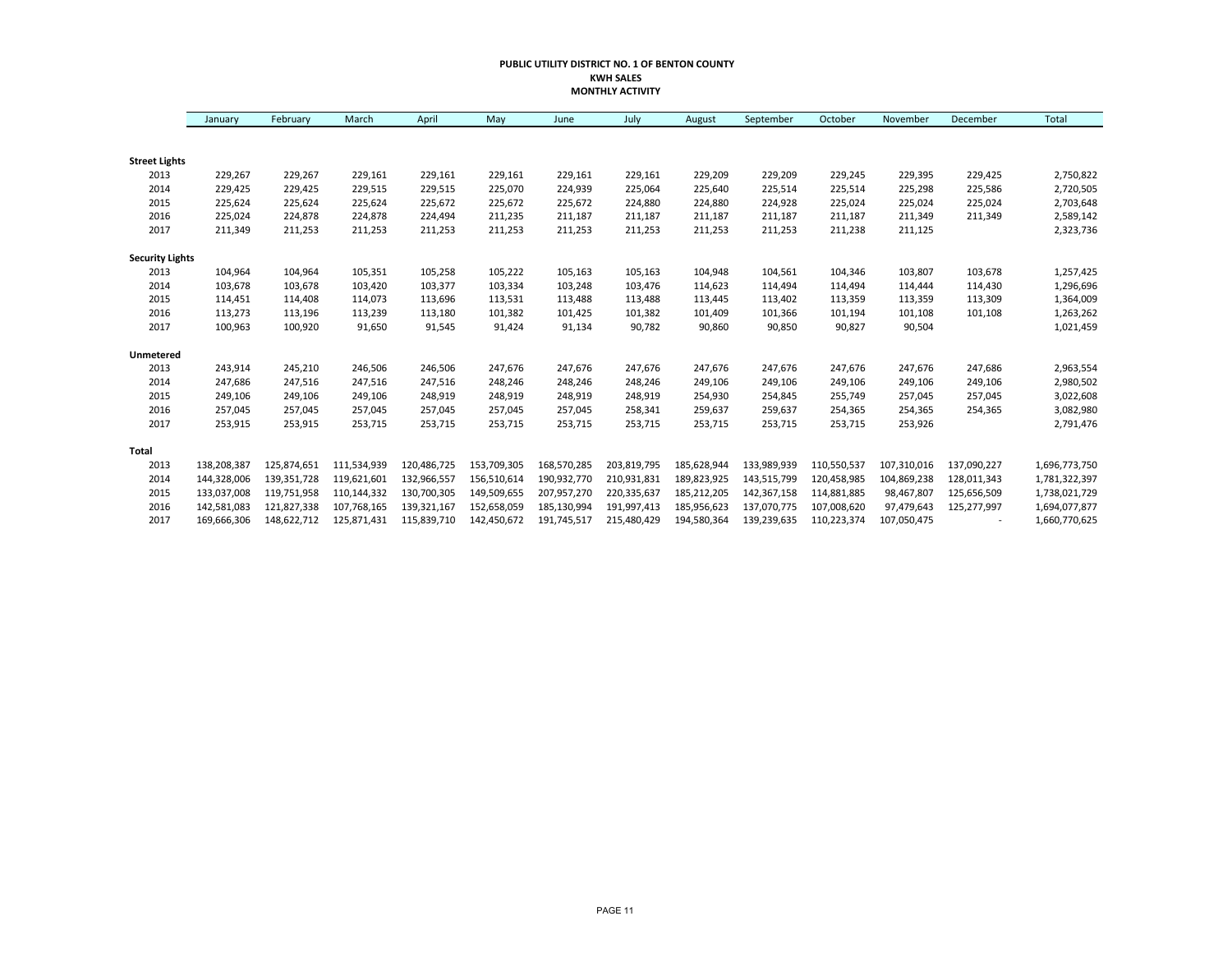## **PUBLIC UTILITY DISTRICT NO. 1 OF BENTON COUNTY CAPITAL ADDITIONS AND RETIREMENTS CURRENT MONTH**

|                                                | <b>BALANCE</b> |                          |                          | <b>BALANCE</b> |
|------------------------------------------------|----------------|--------------------------|--------------------------|----------------|
|                                                | 10/31/2017     | <b>ADDITIONS</b>         | <b>RETIREMENTS</b>       | 11/30/2017     |
|                                                |                |                          |                          |                |
| <b>INTANGIBLE PLANT:</b><br>Organizations      | \$28,379       | \$0                      | \$0                      | \$28,379       |
| Franchises & Consents                          | 10,022         |                          |                          | 10,022         |
| Miscellaneous & Intangible Plant               | 29,078         | $\overline{\phantom{a}}$ | $\overline{\phantom{a}}$ | 29,078         |
| <b>TOTAL</b>                                   | \$67,480       | $\blacksquare$           |                          | 67,480         |
|                                                |                |                          |                          |                |
| <b>GENERATION PLANT:</b><br>Land & Land Rights |                |                          |                          |                |
| Structures & Improvements                      | 1,141,911      |                          |                          | 1,141,911      |
| <b>Fuel Holders &amp; Accessories</b>          |                |                          |                          |                |
| <b>Other Electric Generation</b>               | 770,459        |                          |                          | 770,459        |
| <b>Accessory Electric Equipment</b>            |                |                          |                          |                |
| Miscellaneous Power Plant Equipment            |                | $\overline{\phantom{a}}$ |                          |                |
| <b>TOTAL</b>                                   | 1,912,370      | $\blacksquare$           |                          | 1,912,370      |
| <b>TRANSMISSION PLANT:</b>                     |                |                          |                          |                |
| Land & Land Rights                             | 156,400        |                          |                          | 156,400        |
| Clearing Land & Right Of Ways                  | 25,544         |                          |                          | 25,544         |
| <b>Transmission Station Equipment</b>          | 832,047        |                          |                          | 832,047        |
| <b>Towers &amp; Fixtures</b>                   | 256,175        |                          |                          | 256,175        |
| Poles & Fixtures                               | 4,805,562      |                          |                          | 4,805,562      |
| Overhead Conductor & Devices                   | 3,933,872      |                          |                          | 3,933,872      |
| <b>TOTAL</b>                                   | 10,009,600     |                          |                          | 10,009,600     |
| <b>DISTRIBUTION PLANT:</b>                     |                |                          |                          |                |
| Land & Land Rights                             | 1,719,251      | 5,164                    |                          | 1,724,415      |
| Structures & Improvements                      | 295,502        |                          |                          | 295,502        |
| <b>Station Equipment</b>                       | 39,871,887     |                          |                          | 39,871,887     |
| Poles, Towers & Fixtures                       | 20,222,081     | 37,979                   | (4, 431)                 | 20,255,629     |
| Overhead Conductor & Devices                   | 12,991,522     | 26,719                   |                          | 13,018,241     |
| <b>Underground Conduit</b>                     | 34,254,676     | 948,935                  | (2,688)                  | 35,200,923     |
| Underground Conductor & Devices                | 45,263,326     | 277,298                  | (3, 427)                 | 45,537,197     |
| <b>Line Transformers</b>                       | 30, 157, 113   | 53,343                   |                          | 30,210,456     |
| Services-Overhead                              | 2,784,537      | 6,394                    |                          | 2,790,931      |
| Services-Underground                           | 19,737,058     | 64,871                   |                          | 19,801,929     |
| Meters                                         | 9,936,744      | 8,676                    |                          | 9,945,420      |
| Security Lighting                              | 866,801        |                          | (297)                    | 866,504        |
| <b>Street Lighting</b>                         | 760,352        |                          |                          | 760,352        |
| <b>SCADA System</b>                            | 2,427,772      |                          |                          | 2,427,772      |
| <b>TOTAL</b>                                   | 221,288,622    | 1,429,379                | (10, 843)                | 222,707,158    |
| <b>GENERAL PLANT:</b>                          |                |                          |                          |                |
| Land & Land Rights                             | 1,130,759      |                          |                          | 1,130,759      |
| Structures & Improvements                      | 18,497,562     | 24,707                   |                          | 18,522,269     |
| Information Systems & Technology               | 18,839,028     |                          |                          | 18,839,028     |
| <b>Transportation Equipment</b>                | 7,648,951      | 89,593                   |                          | 7,738,544      |
| <b>Stores Equipment</b>                        | 54,108         |                          |                          | 54,108         |
| Tools, Shop & Garage Equipment                 | 461,913        |                          |                          | 461,913        |
| Laboratory Equipment                           | 489,135        |                          |                          | 489,135        |
| <b>Communication Equipment</b>                 | 2,432,645      |                          |                          | 2,432,645      |
| <b>Broadband Equipment</b>                     | 20,456,685     | 210,211                  |                          | 20,666,896     |
| Miscellaneous Equipment                        | 1,141,835      |                          |                          | 1,141,835      |
| <b>Other Capitalized Costs</b>                 | 12,150,092     | 11,016                   |                          | 12,161,108     |
| <b>TOTAL</b>                                   | 83,302,713     | 335,527                  |                          | 83,638,240     |
| TOTAL ELECTRIC PLANT ACCOUNTS                  | 316,580,784    | 1,764,906                | (10, 843)                | 318,334,847    |
| <b>PLANT HELD FOR FUTURE USE</b>               | 388,589        |                          |                          | 388,589        |
| <b>CONSTRUCTION WORK IN PROGRESS</b>           | 4,508,627      | (763, 872)               |                          | 3,744,755      |
| <b>TOTAL CAPITAL</b>                           | 321,478,000    | 1,001,034                | (\$10,843)               | \$322,468,191  |
|                                                |                |                          |                          |                |

**\$1,641,900 Amended Budget**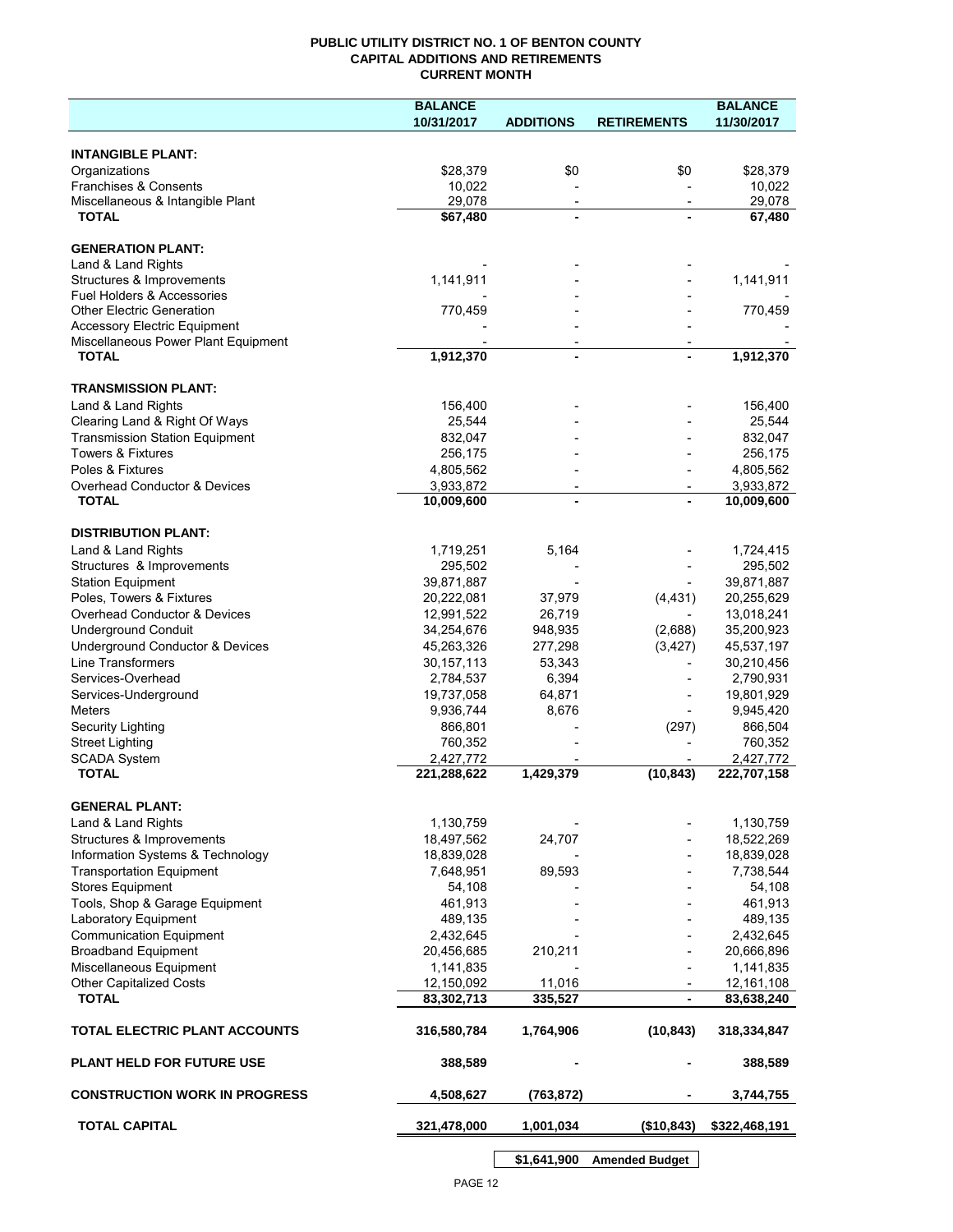# **PUBLIC UTILITY DISTRICT NO. 1 OF BENTON COUNTY CAPITAL ADDITIONS AND RETIREMENTS YEAR TO DATE**

|                                                                            | <b>BALANCE</b> |                          |                          | <b>BALANCE</b> |
|----------------------------------------------------------------------------|----------------|--------------------------|--------------------------|----------------|
|                                                                            | 12/31/2016     | <b>ADDITIONS</b>         | <b>RETIREMENTS</b>       | 11/30/2017     |
|                                                                            |                |                          |                          |                |
| <b>INTANGIBLE PLANT:</b>                                                   |                |                          |                          |                |
| Organizations                                                              | \$28,379       | \$0                      | \$0                      | \$28,379       |
| Franchises & Consents                                                      | 10,022         |                          |                          | 10,022         |
| Miscellaneous & Intangible Plant                                           | 29,078         | $\overline{\phantom{a}}$ | $\overline{\phantom{a}}$ | 29,078         |
| <b>TOTAL</b>                                                               | 67,480         |                          |                          | 67,480         |
|                                                                            |                |                          |                          |                |
| <b>GENERATION PLANT:</b>                                                   |                |                          |                          |                |
| Land & Land Rights                                                         |                |                          |                          |                |
| Structures & Improvements                                                  | 1,141,911      |                          |                          | 1,141,911      |
| Fuel Holders & Accessories                                                 |                |                          |                          |                |
| <b>Other Electric Generation</b>                                           | 770,459        |                          |                          | 770,459        |
| <b>Accessory Electric Equipment</b><br>Miscellaneous Power Plant Equipment |                |                          |                          |                |
| <b>TOTAL</b>                                                               | 1,912,370      |                          |                          | 1,912,370      |
|                                                                            |                |                          |                          |                |
| <b>TRANSMISSION PLANT:</b>                                                 |                |                          |                          |                |
| Land & Land Rights                                                         | 156,400        |                          |                          | 156,400        |
| Clearing Land & Right Of Ways                                              | 25,544         |                          |                          | 25,544         |
| <b>Transmission Station Equipment</b>                                      | 832,047        |                          |                          | 832,047        |
| <b>Towers &amp; Fixtures</b>                                               | 256,175        |                          |                          | 256,175        |
| Poles & Fixtures                                                           | 3,975,802      | 829,760                  |                          | 4,805,562      |
| Overhead Conductor & Devices                                               | 3,021,163      | 912,709                  | $\overline{\phantom{a}}$ | 3,933,872      |
| <b>TOTAL</b>                                                               | 8,267,131      | 1,742,469                |                          | 10,009,600     |
|                                                                            |                |                          |                          |                |
| <b>DISTRIBUTION PLANT:</b>                                                 |                |                          |                          |                |
| Land & Land Rights                                                         | 1,705,260      | 19,155                   |                          | 1,724,415      |
| Structures & Improvements                                                  | 295,502        |                          |                          | 295,502        |
| <b>Station Equipment</b>                                                   | 39,410,815     | 461,072                  |                          | 39,871,887     |
| Poles, Towers & Fixtures                                                   | 19,218,866     | 1,157,127                | (120, 364)               | 20,255,629     |
| Overhead Conductor & Devices                                               | 12,576,108     | 524,172                  | (82,039)                 | 13,018,241     |
| <b>Underground Conduit</b>                                                 | 33,461,641     | 1,760,844                | (21, 562)                | 35,200,923     |
| Underground Conductor & Devices                                            | 44,277,262     | 1,418,321                | (158, 386)               | 45,537,197     |
| Line Transformers                                                          | 29,598,443     | 732,220                  | (120, 207)               | 30,210,456     |
| Services-Overhead                                                          | 2,721,175      | 94,028                   | (24, 272)                | 2,790,931      |
| Services-Underground                                                       | 19,250,486     | 570,362                  | (18, 919)                | 19,801,929     |
| <b>Meters</b>                                                              | 9,392,664      | 552,756                  |                          | 9,945,420      |
| <b>Security Lighting</b>                                                   | 869,023        | 4,310                    | (6,829)                  | 866,504        |
| <b>Street Lighting</b>                                                     | 760,352        |                          |                          | 760,352        |
| <b>SCADA System</b>                                                        | 2,283,127      | 144,645                  |                          | 2,427,772      |
| <b>TOTAL</b>                                                               | 215,820,724    | 7,439,012                | (552, 578)               | 222,707,158    |
|                                                                            |                |                          |                          |                |
| <b>GENERAL PLANT:</b>                                                      |                |                          |                          |                |
| Land & Land Rights                                                         | 1,130,759      |                          |                          | 1,130,759      |
| Structures & Improvements                                                  | 18,383,949     | 138,320                  |                          | 18,522,269     |
| Information Systems & Technology                                           | 16,649,095     | 2,189,933                |                          | 18,839,028     |
| <b>Transportation Equipment</b>                                            | 7,324,621      | 478,542                  | (64, 619)                | 7,738,544      |
| <b>Stores Equipment</b>                                                    | 54,108         |                          |                          | 54,108         |
| Tools, Shop & Garage Equipment                                             | 461,913        |                          |                          | 461,913        |
| Laboratory Equipment                                                       | 489,135        |                          |                          | 489,135        |
| <b>Communication Equipment</b>                                             | 2,412,166      | 20,479                   |                          | 2,432,645      |
| <b>Broadband Equipment</b>                                                 | 19,695,747     | 971,149                  |                          | 20,666,896     |
| Miscellaneous Equipment                                                    | 1,168,910      |                          | (27, 075)                | 1,141,835      |
| Other Capitalized Costs                                                    | 11,967,255     | 194,493                  | (640)                    | 12,161,108     |
| <b>TOTAL</b>                                                               | 79,737,658     | 3,992,916                | (92, 334)                | 83,638,240     |
| TOTAL ELECTRIC PLANT ACCOUNTS                                              | 305,805,362    | 13,174,397               | (644, 912)               | 318,334,847    |
| <b>PLANT HELD FOR FUTURE USE</b>                                           | 388,589        |                          |                          | 388,589        |
| <b>CONSTRUCTION WORK IN PROGRESS</b>                                       | 5,585,292      | (1,840,537)              |                          | 3,744,755      |
| <b>TOTAL CAPITAL</b>                                                       | 311,777,971    | \$11,333,860             | (\$644,912)              | \$322,468,191  |
|                                                                            |                |                          |                          |                |
|                                                                            |                | \$14,850,487             | <b>Budget</b>            |                |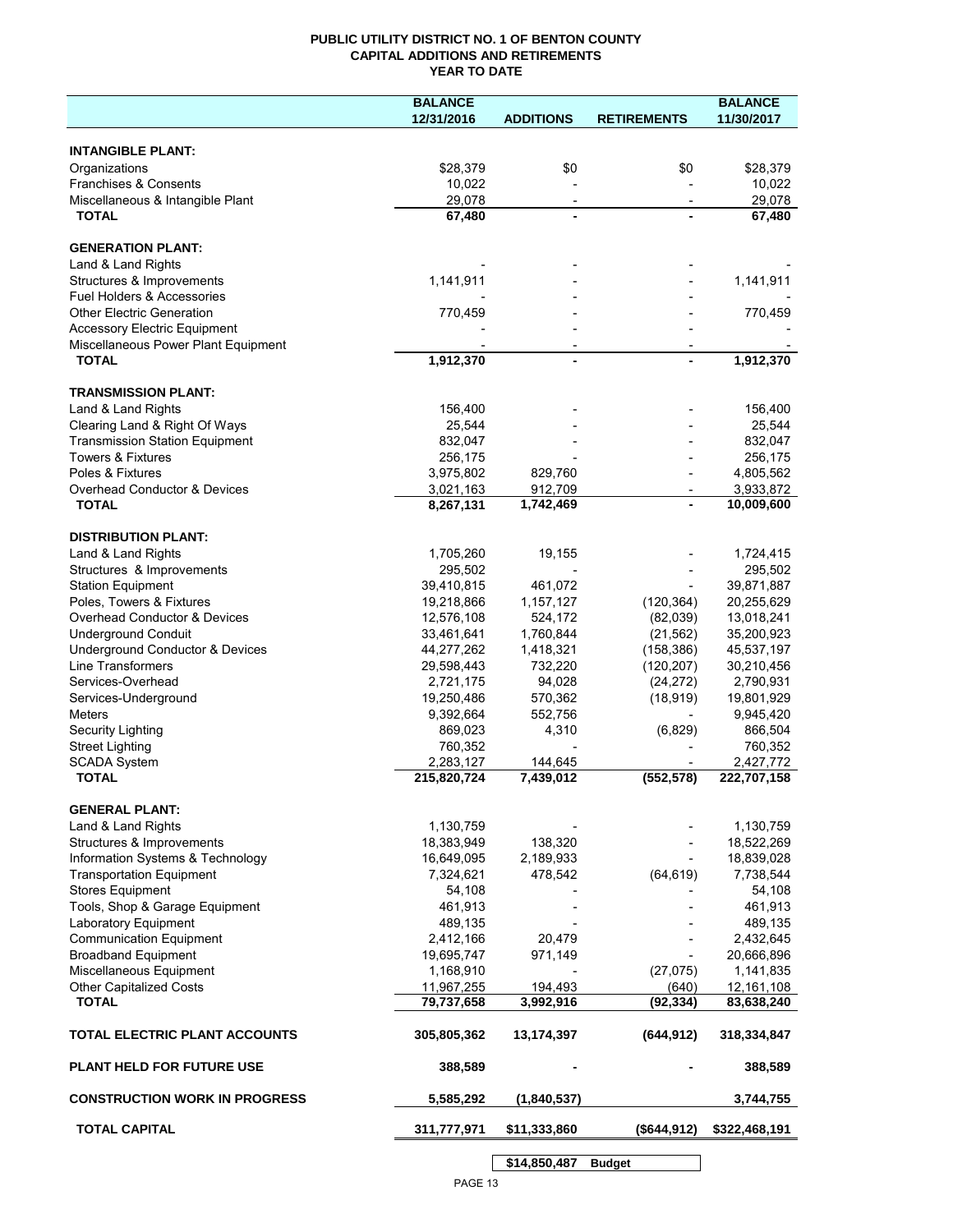# **PUBLIC UTILITY DISTRICT NO. 1 OF BENTON COUNTY STATEMENT OF CASH FLOWS**

|                                                                                                      | <b>YTD</b>     | <b>Monthly</b> |
|------------------------------------------------------------------------------------------------------|----------------|----------------|
|                                                                                                      | 11/30/2017     | 11/30/2017     |
| <b>CASH FLOWS FROM OPERATING ACTIVITIES</b>                                                          |                |                |
| Cash Received from Customers and Counterparties                                                      | \$139,154,142  | \$10,505,995   |
| Cash Paid to Suppliers and Counterparties                                                            | (97,006,715)   | (9,537,694)    |
| Cash Paid to Employees                                                                               | (13, 245, 178) | (1,670,278)    |
| <b>Taxes Paid</b>                                                                                    | (12, 947, 559) | (757, 597)     |
| Net Cash Provided/Used by Operating Activities                                                       | 15,954,690     | (1,459,574)    |
| <b>CASH FLOWS FROM NONCAPITAL FINANCING ACTIVITIES</b>                                               |                |                |
| Other Interest Expense                                                                               | (30, 333)      |                |
| Net Cash Used by Noncapital Financing Activities                                                     | (30, 333)      |                |
| <b>CASH FLOWS FROM CAPITAL AND RELATED FINANCING ACTIVITIES</b>                                      |                |                |
| <b>Acquisition of Capital Assets</b>                                                                 | (10,670,303)   | (996, 694)     |
| Proceeds from Sale of Revenue Bonds                                                                  |                |                |
| Reimbursement of Bond Expense                                                                        | 10,205         |                |
| <b>Bond Principal Paid</b>                                                                           | (3,045,000)    |                |
| <b>Bond Interest Paid</b>                                                                            | (2,831,526)    | 175,061        |
| <b>Capital Contributions</b>                                                                         | 1,725,229      | 146,558        |
| Sale of Assets                                                                                       | 66,581         | 2,734          |
| Net Cash Used by Capital and Related Financing Activities                                            | (14, 744, 814) | (672, 341)     |
| <b>CASH FLOWS FROM INVESTING ACTIVITIES</b>                                                          |                |                |
| Interest Income                                                                                      | 530.748        | 104,230        |
| Proceeds from Sale of Investments                                                                    | 8,008,658      |                |
| Purchase of Investments                                                                              | (7,998,770)    |                |
| Joint Venture Net Revenue (Expense)<br><b>Net Cash Provided by Investing Activities</b>              | 540,636        | 104,230        |
|                                                                                                      |                |                |
| <b>NET INCREASE (DECREASE) IN CASH</b>                                                               | 1,720,179      | (2,027,685)    |
| <b>CASH BALANCE, BEGINNING</b>                                                                       | \$43,414,514   | \$47,162,378   |
| <b>CASH BALANCE, ENDING</b>                                                                          | \$45,134,693   | \$45,134,693   |
| <b>RECONCILIATION OF NET OPERATING INCOME TO NET</b><br><b>CASH PROVIDED BY OPERATING ACTIVITIES</b> |                |                |
|                                                                                                      |                |                |
| <b>Net Operating Revenues</b>                                                                        | \$5,434,901    | (\$119,664)    |
| Adjustments to reconcile net operating income to net cash                                            |                |                |
| provided by operating activities:                                                                    |                |                |
| Depreciation & Amortization                                                                          | 9,300,377      | 861,943        |
| <b>Unbilled Revenues</b>                                                                             | 1,800,000      | (700,000)      |
| Misellaneous Other Revenue & Receipts                                                                | 212,665        | 6              |
| <b>GASB 68 Pension Expense</b><br>Decrease (Increase) in Accounts Receivable                         | 633,555        | (403,903)      |
| Decrease (Increase) in BPA Prepay Receivable                                                         | 550,000        | 50,000         |
| Decrease (Increase) in Inventories                                                                   | 116,683        | 8,651          |
| Decrease (Increase) in Prepaid Expenses                                                              | 16,968         | (190, 033)     |
| Decrease (Increase) in Wholesale Power Receivable                                                    | (522, 851)     | (660, 341)     |
| Decrease (Increase) in Miscellaneous Assets                                                          | (977)          |                |
| Decrease (Increase) in Prepaid Expenses and Other Charges                                            | 2,220,961      | 169,760        |
| Decrease (Increase) in Deferred Derivative Outflows                                                  | 1,432,882      | 38,910         |
| Increase (Decrease) in Deferred Derivative Inflows                                                   | (1,690,761)    | (121, 561)     |
| Increase (Decrease) in Warrants Outstanding                                                          |                |                |
| Increase (Decrease) in Accounts Payable                                                              | (1,987,129)    | (649, 723)     |
| Increase (Decrease) in Accrued Taxes Payable                                                         | (78, 703)      | 246,377        |
| Increase (Decrease) in Customer Deposits                                                             | 167,693        | 9,097          |
| Increase (Decrease) in BPA Prepay Incentive Credit                                                   | (147, 818)     | (13, 438)      |
| Increase (Decrease) in Other Current Liabilities                                                     | 905,290        | 156,244        |
| Increase (Decrease) in Other Credits                                                                 | (2,409,046)    | (141, 899)     |
| Net Cash Provided/Used by Operating Activities<br>PAGE 14                                            | \$15,954,690   | (\$1,459,574)  |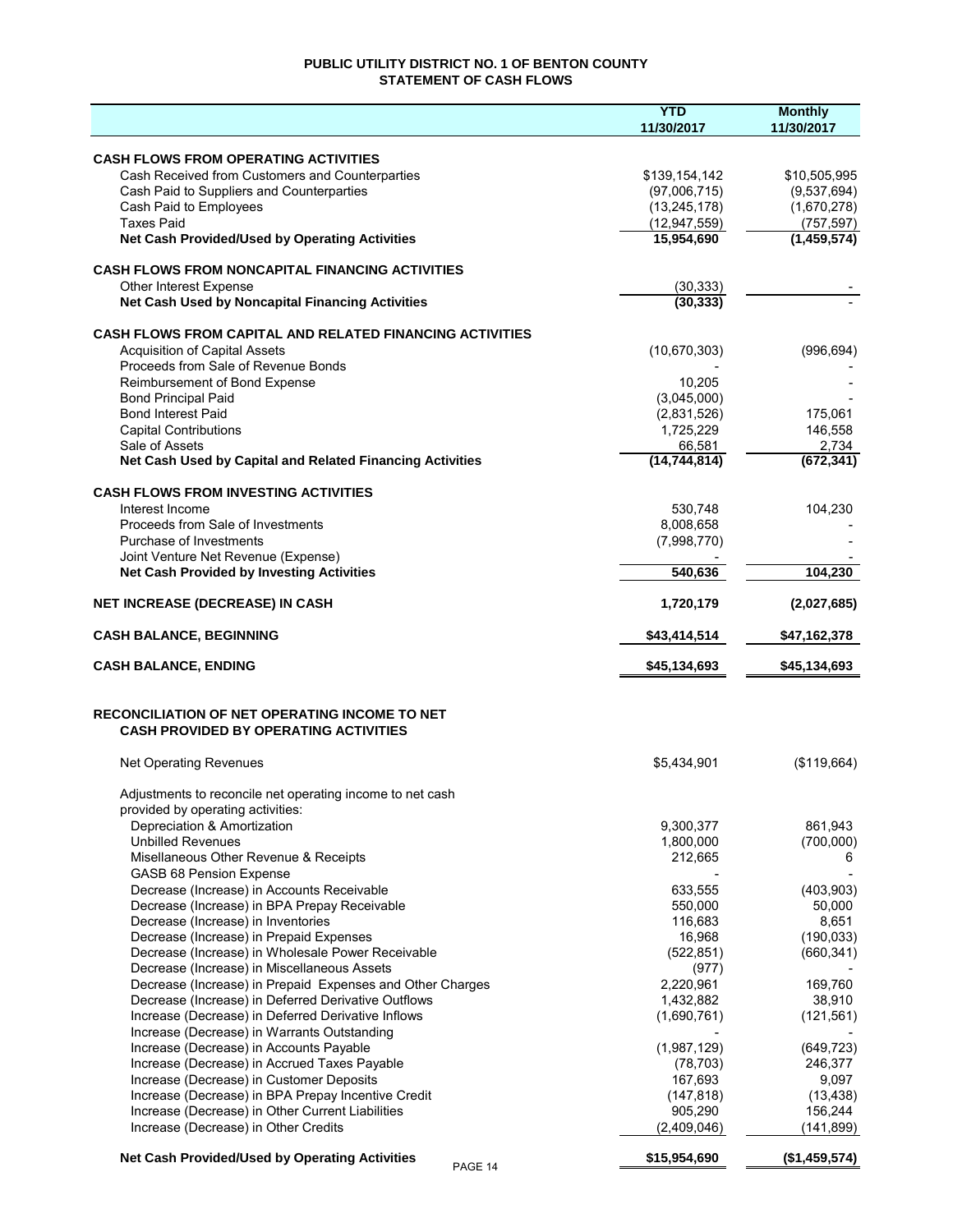## **PUBLIC UTILITY DISTRICT NO. 1 OF BENTON COUNTY WEATHER STATISTICS November 30, 2017**



**Heating Degree Days by Month Year Jan Feb March April May June July Aug Sept Oct Nov Dec Total** 2017 | 1,347 | 912 | 565 | 386 | 137 | 15 | - | - | 72 | 404 | 716 | | | 4,554 2016 | 938 | 631 | 526 | 143 | 54 | 35 | - | - | 33 | 335 | 530 | | 3,225 14-yr Avg | 995 | 746 | 564 | 353 | 138 | 28 | 0.14 | 2 | 47 | 342 | 753 | | 4,938 **Cumulative HDDs in Billing Cycle** 2017 | 40,813 | 33,085 | 24,376 | 14,293 | 8,683 | 1,812 | 173 | | 629 | 7,059 | 17,530 | | 148,453 2016 | 31,646 | 23,061 | 18,271 | 10,233 | 2,885 | 1,483 | 587 | | 399 | 4,813 | 12,971 | | 106,349 14-yr Avg | 32,033 | 25,870 | 21,647 | 14,084 | 7,834 | 2,272 | 333 | 5 | 526 | 5,125 | 16,196 | | 125,924 0 Dec Jan Feb Mar Apr May Jun Jul Aug Sep Oct Nov

200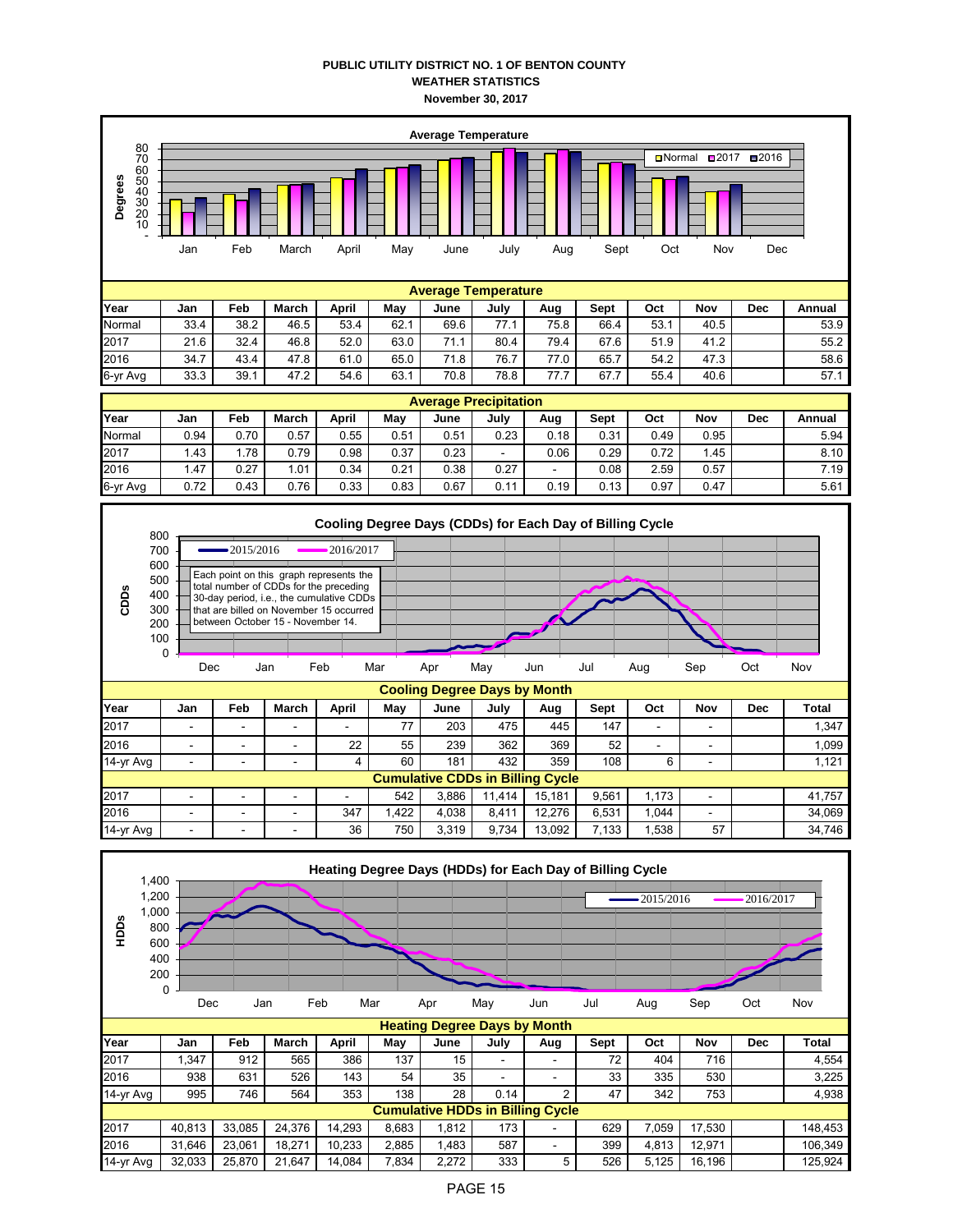#### **PUBLIC UTILITY DISTRICT NO. 1 OF BENTON COUNTY BROADBAND SUMMARY**

#### *November Highlights*

Brashear Electric switched to Access Internet (AI) and signed new two year term. Pacific Independent Tech Alliance signed up to be a Retail Service Provider and is now serving Country Mercantile via PtoP wireless in Richland. JV West East Investment, Paramount, and Powers Winery are new AI customers. Digital Insight and DSHS are new Ethernet transport connections. I-3 Global upgraded from 100Mbps to 150Mbps AI and Hampton Inn upgraded from 50Mbps to 200Mbps transport. Noel disconnected their DS3 that served Amazon.

|                                                             | <b>ACTUALS</b><br>2017 |                                 |           |                          |              |              |            |           |           |               |                 |            |            |            |             |                                  |                             |
|-------------------------------------------------------------|------------------------|---------------------------------|-----------|--------------------------|--------------|--------------|------------|-----------|-----------|---------------|-----------------|------------|------------|------------|-------------|----------------------------------|-----------------------------|
|                                                             | 2017 Budget            | <b>Amended</b><br><b>Budget</b> | Jan       | Feb                      | <b>March</b> | <b>April</b> | <b>May</b> | June      | July      | <b>August</b> | <b>Sept</b>     | Oct        | <b>Nov</b> | <b>Dec</b> | <b>YTD</b>  | <b>Budget</b><br><b>Variance</b> | <b>Inception</b><br>to Date |
| <b>IOPERATING REVENUES</b>                                  |                        |                                 |           |                          |              |              |            |           |           |               |                 |            |            |            |             |                                  |                             |
| Ethernet                                                    | 1,523,071              | 1,513,071                       | \$113,725 | \$115,216                | \$111,485    | \$111,901    | \$108,284  | \$102,688 | \$111,252 | \$111,402     | \$113,338       | \$109,800  | \$113,525  |            | \$1,222,615 | 290,456                          |                             |
| Non-Recurring Charges                                       |                        |                                 | 1,500     | 25,519                   | 1,350        | 2,250        | 2,000      | 7,600     | 3,100     | 3,100         | 1,500           | 3,100      | 3,100      |            | 54,119      | (54, 119)                        |                             |
| <b>TDM</b>                                                  | 69,372                 | 69,372                          | 5,781     | 5,781                    | 5,781        | 5,445        | 5,250      | 5,250     | 5,250     | 3,750         | 3,750           | 3,750      | 3,675      |            | 53,463      | 15,909                           |                             |
| Wireless                                                    | 312                    | 312                             | 26        | 26                       | 26           | 26           | 26         | 26        | 26        | 26            | 26              | 26         | 26         |            | 286         | 26                               |                             |
| <b>Internet Transport Service</b>                           | 123,540                | 123,540                         | 4,255     | 3,019                    | 3,705        | 3,700        | 3,775      | 8,400     | 3,802     | 3,963         | 3,750           | 3,829      | 3,930      |            | 46,127      | 77,413                           |                             |
| <b>Fixed Wireless</b>                                       | 82,779                 | 82,779                          | 5,976     | 5,832                    | 5,790        | 5,726        | 5,694      | 5,698     | 5,671     | 5,519         | 4,783           | 4,930      | 4,692      |            | 60,310      | 22,469                           |                             |
| Access Internet                                             |                        | 80,000                          | 182       | 2,388                    | 3,622        | 4,697        | 5,361      | 6,717     | 6,871     | 8,630         | 7,348           | 9,840      | 9,050      |            | 64,706      | 15,294                           |                             |
| Broadband Revenue - Other                                   | 281,642                | 281,642                         | 45,513    | 41,927                   | 43,720       | 43,720       | 43,720     | 43,720    | 43,720    | 43,720        | 43,720          | 43,720     | 43,720     |            | 480,922     | (199,280                         |                             |
| Subtotal                                                    | 2,080,716              | 2,150,716                       | 176,959   | 199,708                  | 175,479      | 177,464      | 174,111    | 180,099   | 179,691   | 180,110       | 178,216         | 178,994    | 181,718    |            | 1,982,548   |                                  |                             |
| NoaNet Maintenance Revenue                                  |                        |                                 |           | ÷,                       |              |              |            |           |           |               |                 |            |            |            |             |                                  |                             |
| <b>Bad Debt Expense</b>                                     |                        |                                 |           | $\overline{\phantom{a}}$ |              |              |            |           |           |               |                 |            |            |            |             |                                  |                             |
| <b>Total Operating Revenues</b>                             | 2,080,716              | 2,150,716                       | 176,959   | 199,708                  | 175,479      | 177,464      | 174,111    | 180,099   | 179,691   | 180,110       | 178,216         | 178,994    | 181,718    |            | \$1,982,548 | 168,168                          | 18,221,164                  |
| <b>OPERATING EXPENSES</b>                                   |                        |                                 |           | ٠                        |              |              |            |           |           |               |                 |            |            |            |             |                                  |                             |
| Marketing & Business Development                            | 318,185                | 395,968                         | 61,302    | 81,153                   | 25,314       | 28,565       | 132,171    | 59,487    | 65,087    | 61,173        |                 | 63,536     | 62,939     |            | \$704,493   |                                  |                             |
| General Expenses<br>Other Maintenance                       | 90,000                 | 90,000                          | 477       | 271                      | 16,169       | 2,833        | 3,896      | 5,704     | 7,623     | 3,424         | 63,766<br>7,982 | 50,472     | (30, 971)  |            | \$67,881    | (308, 525)<br>22,119             |                             |
| NOC Maintenance                                             | 411,681                | 443,627                         | 1,460     |                          | (1,460)      |              |            |           |           | $\sim$        |                 |            | 9,787      |            | 9,787       | 433,840                          |                             |
| Wireless Maintenance                                        |                        |                                 |           | $\overline{\phantom{a}}$ |              |              |            |           |           | 307           |                 |            |            |            | \$307       | (307)                            |                             |
| Subtotal                                                    | 819,866                | 929,595                         | 63,239    | 81,424                   | 40,023       | 31,398       | 136,068    | 65,191    | 72,711    | 64,905        | 71,749          | 114,008    | 41,754     |            | \$782,469   | 147,126                          | 10,582,297                  |
|                                                             |                        |                                 |           |                          |              |              |            |           |           |               |                 |            |            |            |             |                                  |                             |
| NoaNet Maintenance Expense                                  | ۰.                     |                                 | i al      | $\sim$                   | $\sim$       |              | in 1919.   | $\sim$    | 3,536     | $\sim$        |                 | $\sim$     |            |            | \$3,536     | (3, 536)                         |                             |
| Depreciation                                                | 886,520                | 790,900                         | 65,230    | 65,039                   | 64,369       | 64,336       | 64,342     | 64,353    | 64,521    | 64,004        | 64,036          | 65,178     | 65,668     |            | \$711,077   | 79,823                           | 10,511,677                  |
| <b>Total Operating Expenses</b>                             | 1,706,386              | 1,720,495                       | 128,470   | 146,463                  | 104,393      | 95,734       | 200,410    | 129,543   | 140,768   | 128,908       | 135,785         | 179,186    | 107,422    |            | \$1,497,082 | 223,413                          | 21,093,974                  |
| <b>OPERATING INCOME (LOSS)</b>                              | 374,330                | 430,221                         | 48,489    | 53,245                   | 71,087       | 81,730       | (26, 299)  | 50,556    | 38,923    | 51,202        | 42,431          | (192)      | 74,295     |            | \$485,467   | (55, 246)                        | (2,872,810)                 |
| NONOPERATING REVENUES & EXPENSES                            |                        |                                 |           |                          |              |              |            |           |           |               |                 |            |            |            |             |                                  |                             |
| Internal Interest due to Power Business Unit <sup>(1)</sup> | (347, 328)             | (347, 328)                      | (28, 913) | (28, 729)                | (28, 278)    | (28,092)     | (27, 878)  | (27, 912) | (27, 665) | (27, 231)     | (27, 439)       | (27, 744)  | (27, 753)  |            | (\$307,634) | 39,694                           | (6, 234, 728)               |
|                                                             |                        |                                 |           |                          |              |              |            |           |           |               |                 |            |            |            |             |                                  |                             |
| <b>CAPITAL CONTRIBUTIONS</b>                                |                        |                                 |           |                          |              |              |            |           |           |               |                 |            |            |            |             |                                  |                             |
| Contributions in Aid of Broadband                           | 10,000                 | 123,500                         | 1,688     | 98                       | 6,325        | 98           | 4,682      | 49,584    | 132       | 132           | 23,332          | 2,744      | 132        |            | \$88,947    | (34, 553)                        | 4,905,528                   |
| <b>BTOP</b>                                                 |                        |                                 | $\sim$    | $\overline{\phantom{a}}$ |              |              |            |           |           |               |                 |            |            |            |             |                                  | 2,282,671                   |
| <b>INTERNAL NET INCOME (LOSS)</b>                           | \$37,002               | \$206,393                       | \$21,264  | 24,613                   | 49,134       | 53,736       | (49, 495)  | 72,228    | 11,390    | 24,102.85     | 38,324          | (25, 191)  | 46,675     |            | \$266,780   | (\$50, 105)                      | (1,919,339)                 |
|                                                             |                        |                                 |           |                          |              |              |            |           |           |               |                 |            |            |            |             |                                  |                             |
| <b>NOANET COSTS</b>                                         |                        |                                 |           |                          |              |              |            |           |           |               |                 |            |            |            |             |                                  |                             |
| <b>Member Assessments</b>                                   |                        |                                 |           | $\overline{\phantom{a}}$ |              |              |            |           |           |               |                 |            |            |            |             |                                  | \$3,159,092                 |
| Membership Support                                          |                        |                                 | 657       | 522                      | 2,842        | 24           | 717        | 535       | 16        | 715           | 1,073           | 1,163      | 838        |            | \$9,102     |                                  | 126,339                     |
| <b>Total NoaNet Costs</b>                                   |                        |                                 | 657       | 522                      | 2,842        | 24           | 717        | 535       | 15.85     | 715           | 1,073           | 1,163.35   | 838        |            | \$9,102     | (\$9,102)                        | \$3,285,431                 |
| <b>CAPITAL EXPENDITURES(3)</b>                              | \$924,936              | \$1,292,237                     | \$104,165 | \$55,558                 | (\$14,493)   | \$82,849     | (\$30,824) | \$175,541 | \$19,633  | (S32, 927)    | \$199,656       | \$170,204  | \$142,232  |            | \$871,594   | \$420,643                        | \$21,591,066                |
| NET CASH (TO)/FROM BROADBAND <sup>(2)</sup>                 | \$345,914              | \$52,384                        | \$10,585  | 62,302                   | 153,432      | 63,292       | 72,832     | (11,583)  | 83,927    | 147,550       | (70, 930)       | (103, 637) | (2,974)    |            | \$404,795   | 352,411                          | (\$10,049,431)              |

(1) Internal interest budget is estimated based on cash flow projections (an interest rate of 3.53% is being used).

(2) Includes excess of revenues over operating costs, capital expenditures and NoaNet assessments; excludes depreciation and internal interest to Electric System

(3) During a review of invoices it was determined two invoices from prior months needed to be reclassified from capital to expense. The reclassification was done in May 2017. In August a work order was reclassified to a no